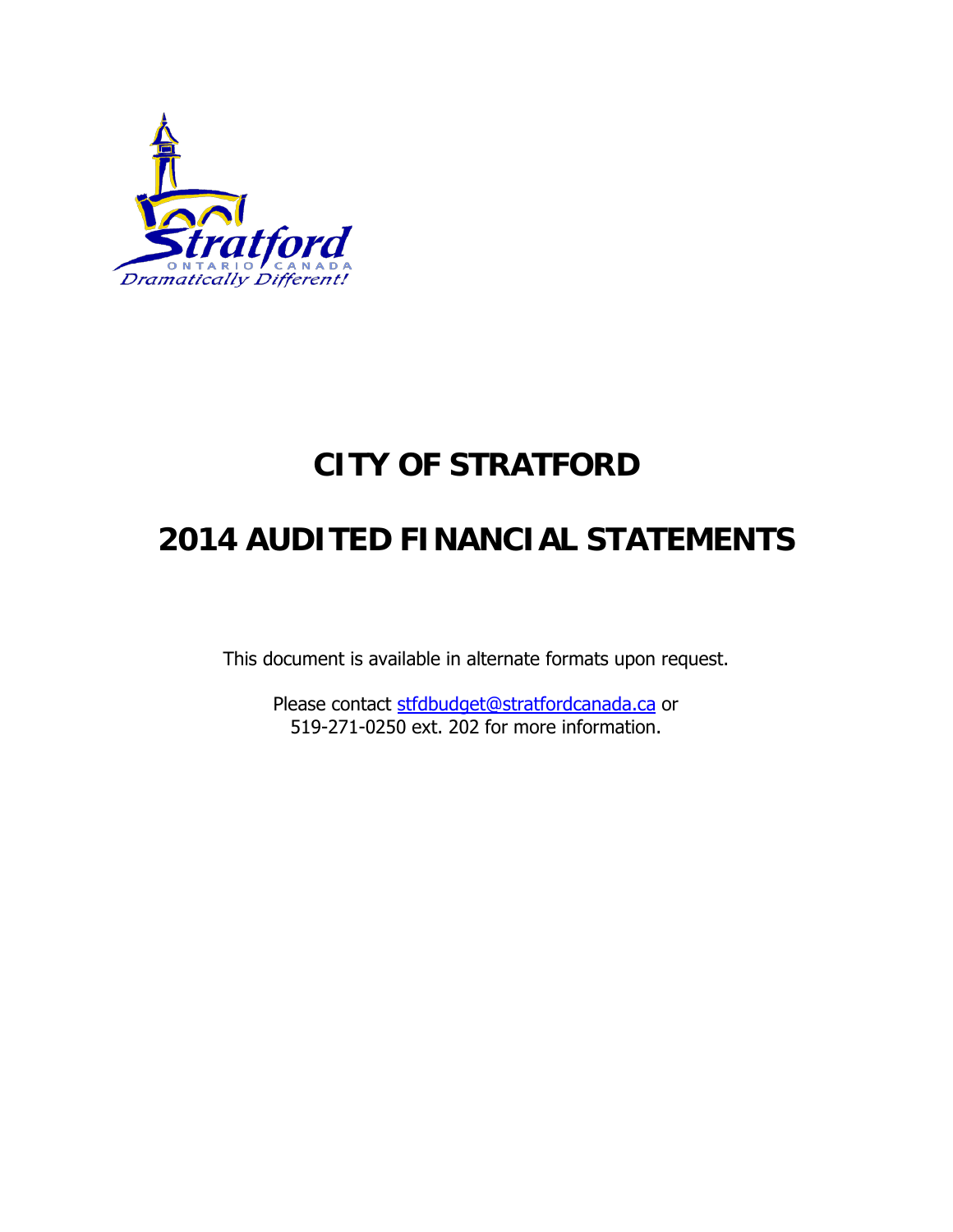

P.O. Box 367, 96 Nelson Street<br>Brantford, Ontario N3T 5N3 Brantford, Ontario N3T 5N3 Telephone: (519) 759-3511 Facsimile: (519) 759-7961

## **INDEPENDENT AUDITORS' REPORT**

## **To the Members of Council, Inhabitants and Ratepayers of The Corporation of the City of Stratford**

We have audited the accompanying consolidated financial statements of The Corporation of the City of Stratford which comprise the consolidated statement of financial position as at December 31, 2014, and the consolidated statements of operations, changes in net debt and cash flows for the year then ended, and a summary of significant accounting policies and other explanatory information.

## **Management's Responsibility for the Consolidated Financial Statements**

Management is responsible for the preparation and fair presentation of these consolidated financial statements in accordance with Canadian public sector accounting standards, and for such internal control as management determines is necessary to enable the preparation of consolidated financial statements that are free from material misstatement, whether due to fraud or error.

## **Auditors' Responsibility**

Our responsibility is to express an opinion on these consolidated financial statements based on our audit. We conducted our audit in accordance with Canadian generally accepted auditing standards. Those standards require that we comply with ethical requirements and plan and perform the audit to obtain reasonable assurance about whether the consolidated financial statements are free from material misstatement.

An audit involves performing procedures to obtain audit evidence about the amounts and disclosures in the consolidated financial statements. The procedures selected depend on the auditors' judgment, including the assessment of the risks of material misstatement of the consolidated financial statements, whether due to fraud or error. In making those risk assessments, the auditor considers internal control relevant to the entity's preparation and fair presentation of the consolidated financial statements in order to design audit procedures that are appropriate in the circumstances, but not for the purpose of expressing an opinion on the effectiveness of the entity's internal control. An audit also includes evaluating the appropriateness of accounting policies used and the reasonableness of accounting estimates made by Town management, as well as evaluating the overall presentation of the consolidated financial statements.

We believe that the audit evidence we have obtained is sufficient and appropriate to provide a basis for our audit opinion.

## **Opinion**

In our opinion, the consolidated financial statements present fairly, in all material respects, the consolidated financial position of The Corporation of the City of Stratford as at December 31, 2014, and the consolidated results of its operations, its consolidated changes in net debt and its consolidated cash flows for the year then ended in accordance with Canadian public sector accounting standards.

1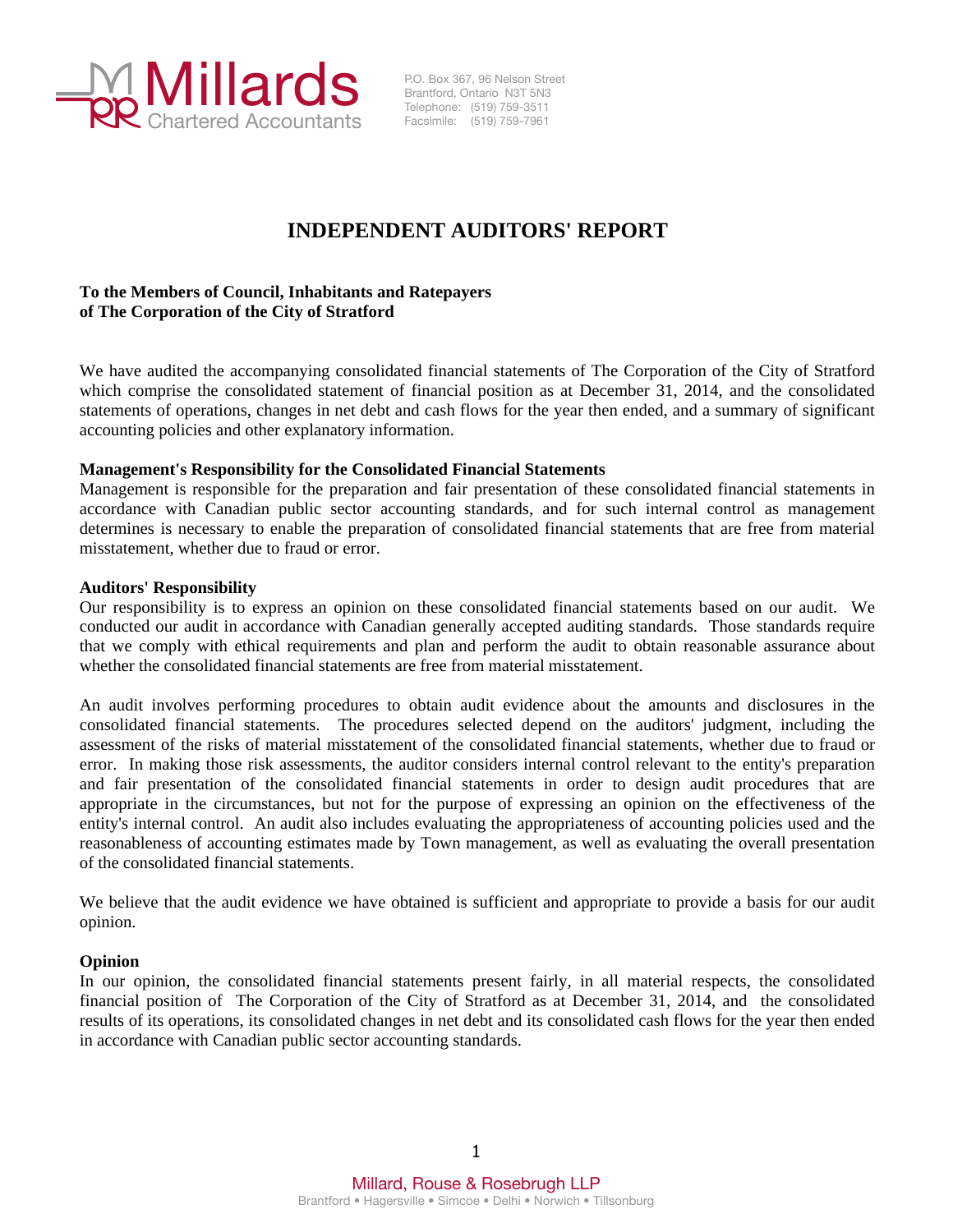## **Other Matter**

The consolidated financial statements of The Corporation of the City of Stratford as at December 31, 2013 were audited by another auditor who expressed an unmodified opinion on those statements on September 8, 2014.

Millard, house 2 hosebragh LLP

September22, 2015 CHARTERED PROFESSIONAL ACCOUNTANTS Brantford, Ontario Licensed Public Accountants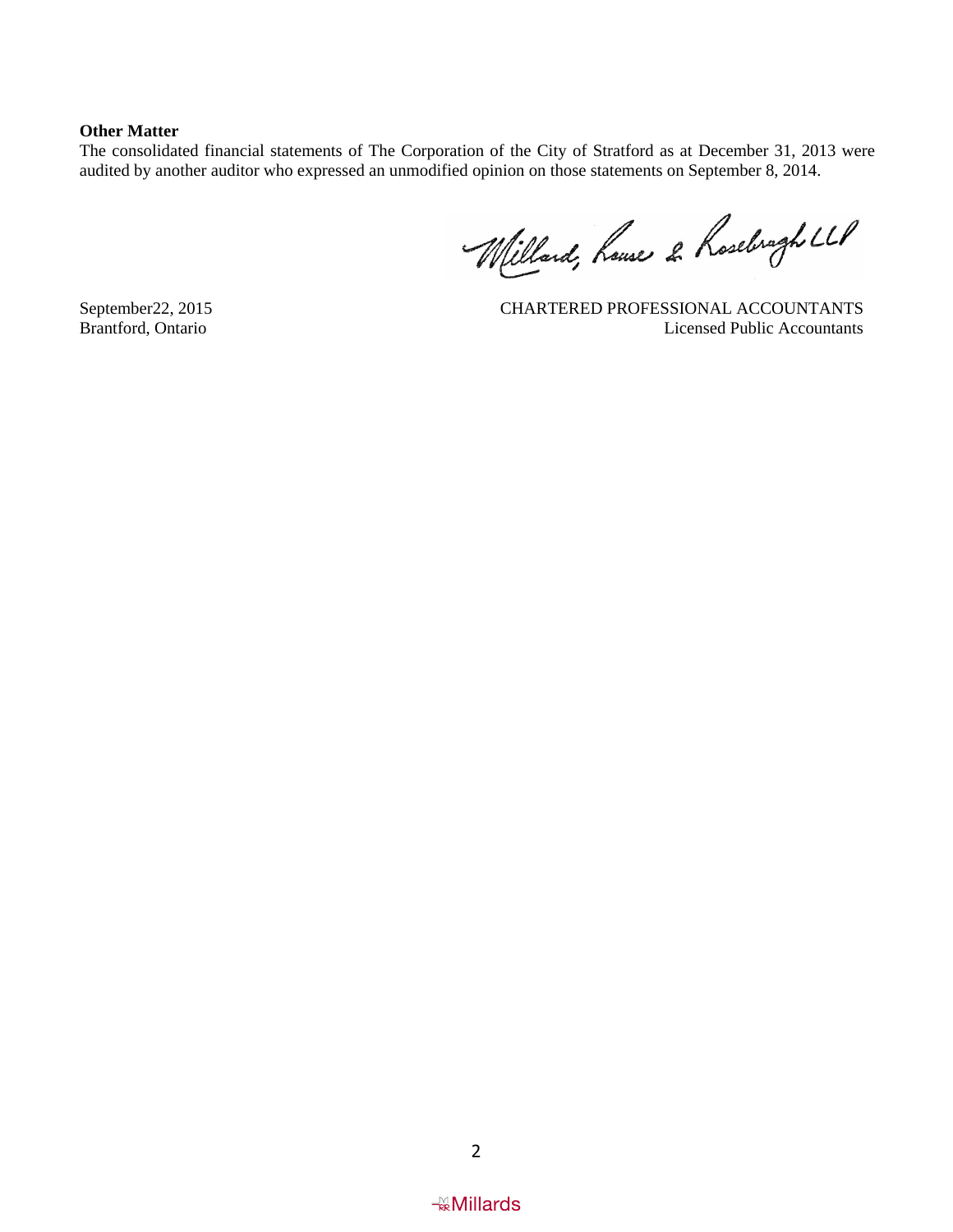Consolidated Statement of Financial Position

December 31, 2014 with comparative figures for 2013

|                                                                  |    | 2014             | 2013         |  |
|------------------------------------------------------------------|----|------------------|--------------|--|
| <b>Financial assets</b>                                          |    |                  |              |  |
| Cash and cash equivalents (note 2)                               | \$ | 7,766,851<br>\$  | 4,826,051    |  |
| Other receivables                                                |    | 5,111,629        | 7,147,222    |  |
| Taxes receivable                                                 |    | 3,065,481        | 3,259,657    |  |
| Loans receivable (note 3)                                        |    | 910,689          | 992,925      |  |
| Investments (note 4)                                             |    | 15,940,668       | 15,377,178   |  |
| Investment in government business enterprises (note 5)           |    | 37,629,298       | 38,593,578   |  |
| Land held for resale                                             |    | 1,844,829        | 1,844,829    |  |
|                                                                  |    | 72,269,445       | 72,041,440   |  |
|                                                                  |    |                  |              |  |
| <b>Liabilities</b>                                               |    |                  |              |  |
| Bank indebtedness (note 2)                                       | \$ | 11,500,000<br>\$ | 12,840,000   |  |
| Accounts payable and accrued liabilities                         |    | 13,101,816       | 11,772,600   |  |
| Deferred revenue (note 7)                                        |    | 10,972,876       | 11,190,267   |  |
| Solid waste landfill closure and post closure liability (note 8) |    | 918,524          | 712,444      |  |
| Employee benefits payable (note 10)                              |    | 15,145,597       | 10,861,576   |  |
| Long term debt (note 11)                                         |    | 71,068,498       | 76,244,766   |  |
|                                                                  |    | 122,707,311      | 123,621,653  |  |
| <b>Net debt</b>                                                  |    | (50,437,866)     | (51,580,213) |  |
| <b>Non-financial assets</b>                                      |    |                  |              |  |
| Prepaid expenses                                                 |    | 1,613,614        | 1,124,346    |  |
| Inventory                                                        |    | 276,504          | 279,097      |  |
| Other non financial assets                                       |    | 143,903          | 102,680      |  |
| Tangible capital assets (note 17)                                |    | 267,016,136      | 265,397,325  |  |
|                                                                  |    | 269.050.157      | 266,903,448  |  |

| (note 13)<br><b>Accu</b><br>surplus<br>aula*<br>rea | <b>612201</b><br>. . | $- - -$ |
|-----------------------------------------------------|----------------------|---------|
|                                                     |                      |         |

Commitments (note 9) Contingencies (note 14)

politica

CAO, City of Stratford Treasurer, City of Stratford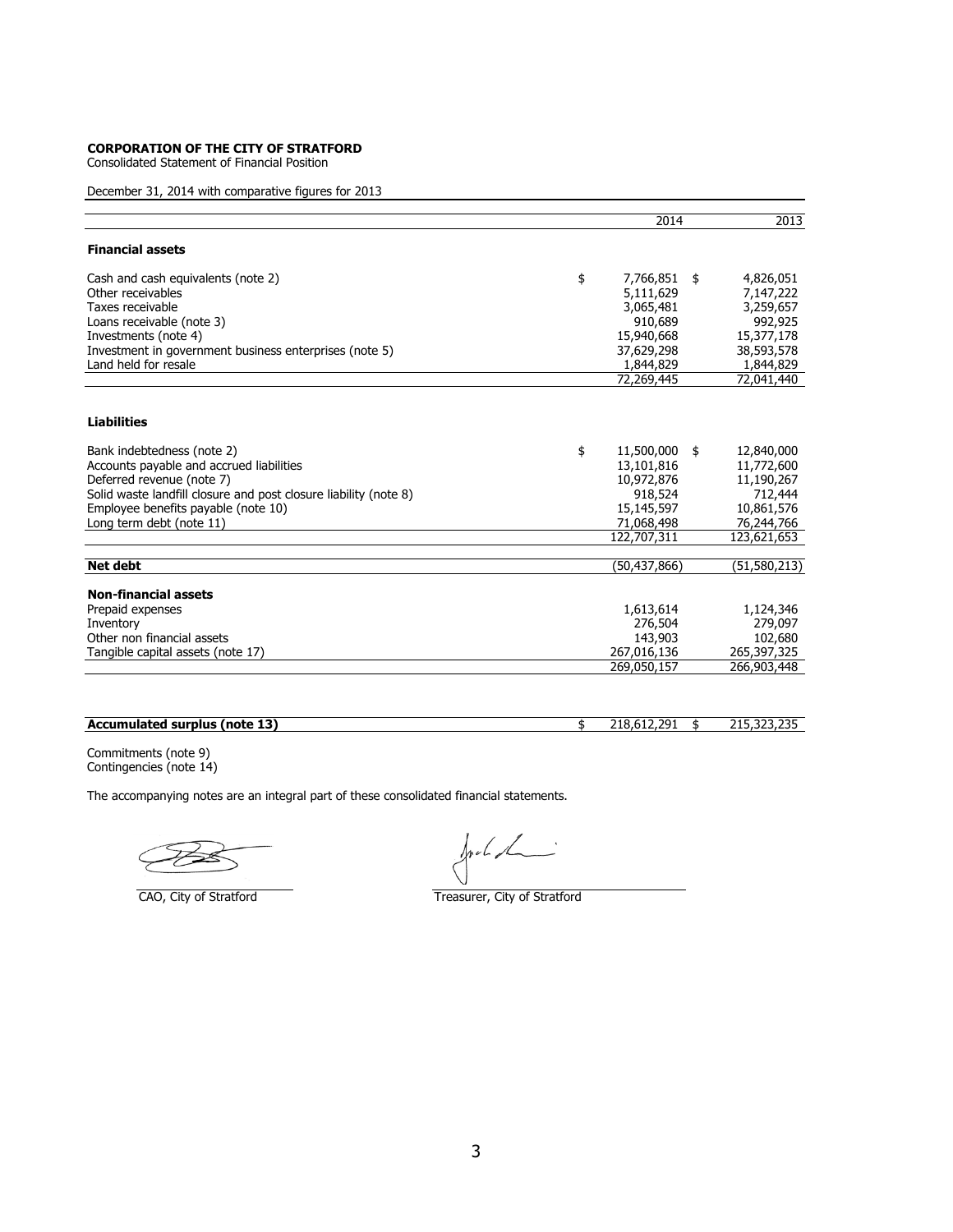Consolidated Statement of Operations

December 31, 2014 with comparative figures for 2013

|                                                   | 2014 budget       | 2014 actual       | 2013 actual       |
|---------------------------------------------------|-------------------|-------------------|-------------------|
|                                                   | (note 18)         |                   |                   |
| <b>Revenue:</b>                                   |                   |                   |                   |
| Net municipal taxation                            | \$<br>50,533,882  | \$<br>49,157,580  | \$<br>49,175,181  |
| Payments-in-lieu of taxation                      |                   | 443,893           | 440.669           |
| Conditional grants                                | 18,273,763        | 23,465,308        | 20,966,584        |
| Revenue from other municipalities                 | 8,560,259         | 4,067,146         | 4,998,978         |
| User fees and service charges                     | 18,379,843        | 19,500,235        | 19,307,397        |
| Licences, permits and rents                       | 3,961,931         | 7,257,104         | 7,102,417         |
| Fines and penalties                               | 713,000           | 687,315           | 674,920           |
| Other revenue                                     | 4,937,740         | 4,241,592         | 3,722,366         |
| Net earnings from government business enterprises |                   | (964,280)         | 1,871,398         |
| Total revenue                                     | 105,360,418       | 107,855,893       | 108,259,910       |
|                                                   |                   |                   |                   |
| <b>Expenses:</b>                                  |                   |                   |                   |
| General government                                | 11,288,350        | \$<br>7,303,920   | 6,440,993         |
| Protection services                               | 18,640,886        | 21,708,312        | 17,572,534        |
| <b>Transportation services</b>                    | 16,163,978        | 12,472,684        | 11,134,273        |
| Environmental services                            | 15,551,381        | 11,150,877        | 11,640,004        |
| Health services                                   | 7,654,105         | 7,282,421         | 7,175,646         |
| Social and family services                        | 19,676,330        | 19,282,103        | 18,249,853        |
| Social housing                                    | 11,538,537        | 10,406,282        | 10,172,129        |
| Recreation and cultural services                  | 9,842,486         | 10,800,338        | 10,591,797        |
| Planning and development                          | 4,315,065         | 4,159,900         | 3,863,172         |
| Total expenses                                    | 114,671,118       | 104,566,837       | 96.840.401        |
|                                                   |                   |                   |                   |
| Annual surplus (deficit)                          | (9,310,700)       | 3,289,056         | 11,419,509        |
|                                                   |                   |                   |                   |
| Opening accumulated surplus                       | 215,323,235       | 215,323,235       | 203,903,726       |
|                                                   |                   |                   |                   |
| Ending accumulated surplus                        | \$<br>206,012,535 | \$<br>218,612,291 | \$<br>215,323,235 |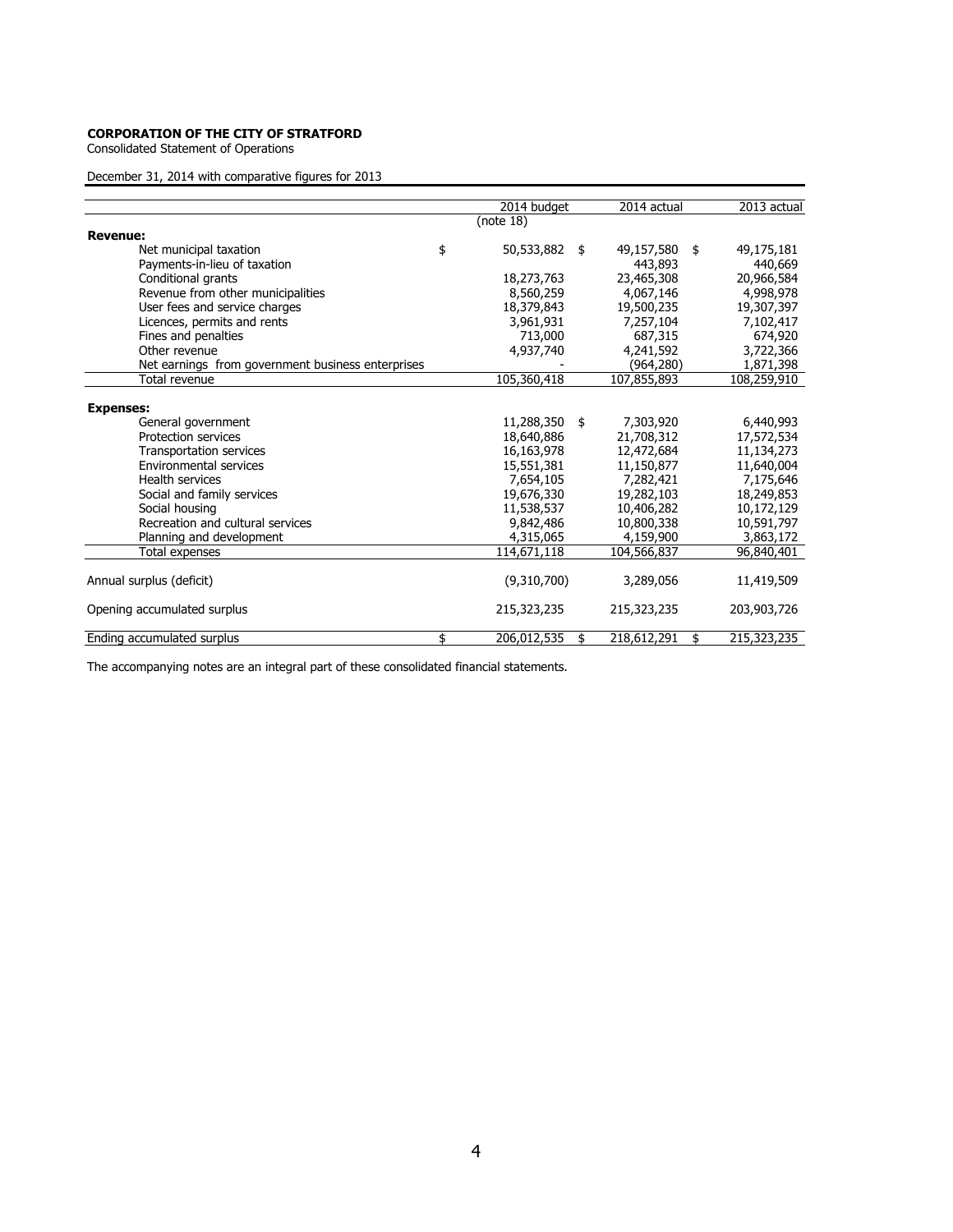Consolidated Statement of Changes in Net Debt

## December 31, 2014 with comparative figures for 2013

|                                                                                                                                                                                                                                                                                  | 2014 Budget            | 2014                                                          | 2013                                                           |
|----------------------------------------------------------------------------------------------------------------------------------------------------------------------------------------------------------------------------------------------------------------------------------|------------------------|---------------------------------------------------------------|----------------------------------------------------------------|
|                                                                                                                                                                                                                                                                                  | (note 18)              |                                                               |                                                                |
| Annual surplus                                                                                                                                                                                                                                                                   | $(9,310,700)$ \$       | 3,289,056                                                     | \$<br>11,419,509                                               |
| Acquisition of tangible capital assets<br>Acquisition of tangible capital assets-WIP<br>Amortization of tangible capital assets<br>Write downs of tangible capital assets<br>Proceeds from sale of tangible capital assets<br>Proceeds from sale of tangible capital assets -WIP |                        | (9,264,445)<br>(391, 044)<br>8,114,257<br>(145,282)<br>67,703 | (8,444,654)<br>(826, 779)<br>7,964,565<br>(72, 637)<br>115,837 |
| Change in net financial assets                                                                                                                                                                                                                                                   | (9,310,700)<br>\$      | 1,670,245                                                     | 10,155,841                                                     |
| Change in inventory<br>Change in other non financial assets<br>Change in prepaid expenses                                                                                                                                                                                        |                        | 2,593<br>(41,223)<br>(489,268)                                | (1,675)<br>18,656<br>(62,646)                                  |
| Change in net debt                                                                                                                                                                                                                                                               | \$<br>$(9,310,700)$ \$ | 1,142,347                                                     | \$<br>10,110,176                                               |
| Net debt, beginning of the year                                                                                                                                                                                                                                                  | \$<br>(51, 580, 213)   | (51, 580, 213)                                                | (61, 690, 389)                                                 |
| Net debt, end of the year                                                                                                                                                                                                                                                        | (60,890,913)           | (50,437,866)                                                  | (51,580,213)                                                   |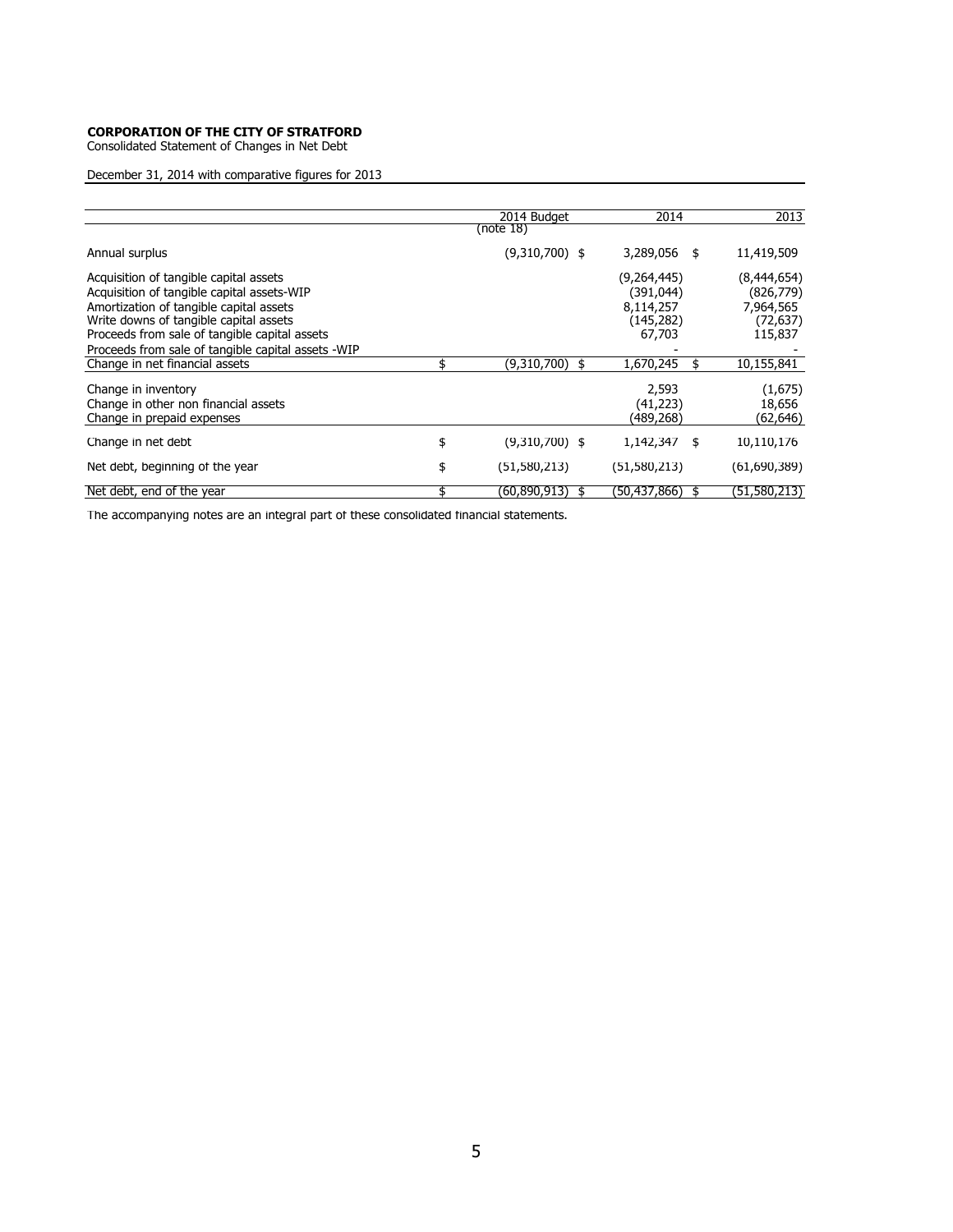Consolidated Statement of Cash Flows

December 31, 2014 with comparative figures for 2013

|                                                         | 2014                  | 2013          |
|---------------------------------------------------------|-----------------------|---------------|
| Cash provided by (used in):                             |                       |               |
| Operating activities:                                   |                       |               |
| Annual surplus                                          | \$<br>3,289,056 \$    | 11,419,509    |
| Items not involving cash:                               |                       |               |
| Amortization of tangible capital assets                 | 8,114,257             | 7,964,565     |
| Government business enterprises net earnings            | (286, 234)            | (3,096,241)   |
| Write downs of tangible capital assets                  | (145, 282)            | (72, 637)     |
| Changes in non-cash operating working capital:          |                       |               |
| Other receivables                                       | 2,035,593             | (1,285,977)   |
| Taxes receivable                                        | 194,176               | (176, 163)    |
| Inventory                                               | 2,593                 | (1,675)       |
| Prepaid expenses                                        | (489, 268)            | (62, 646)     |
| Other non financial assets                              | (41, 223)             | 18,656        |
| Accounts payable and accrued liabilities                | 1,329,216             | 3,869,336     |
| Deferred revenue                                        | (217, 391)            | (114, 112)    |
| Employee benefits payable                               | 4,284,021             | (160, 611)    |
| Land held for resale                                    |                       |               |
| Solid waste landfill closure and post closure liability | 206,080               | (163, 350)    |
|                                                         | 18,275,594            | 18,138,654    |
| Financing activities:                                   |                       |               |
| Decrease in bank indebtedness                           | (1,340,000)           | 41,374        |
| Repayment of long term debt                             | (5, 176, 268)         | (5, 129, 682) |
|                                                         | (6, 516, 268)         | (5,088,308)   |
| Investing activities:                                   |                       |               |
| Dividends from Government business enterprises          | 1,250,514             | 1,224,843     |
| Net increase in investments                             | (563, 490)            | (383, 283)    |
| Net decrease in loans receivable                        | 82,236                | 89,741        |
|                                                         | 769,260               | 931,301       |
| Capital transactions                                    |                       |               |
| Purchase of tangible capital assets                     | (9,655,489)           | (9,271,433)   |
| Proceeds from the sale of tangible capital assets       | 67,703                | 115,837       |
|                                                         | (9, 587, 786)         | (9, 155, 596) |
| Change in cash and cash equivalents                     | 2,940,800             | 4,826,051     |
| Cash and cash equivalents, beginning of year            | 4,826,051             |               |
| Cash and cash equivalents, end of year                  | \$<br>7,766,851<br>\$ | 4,826,051     |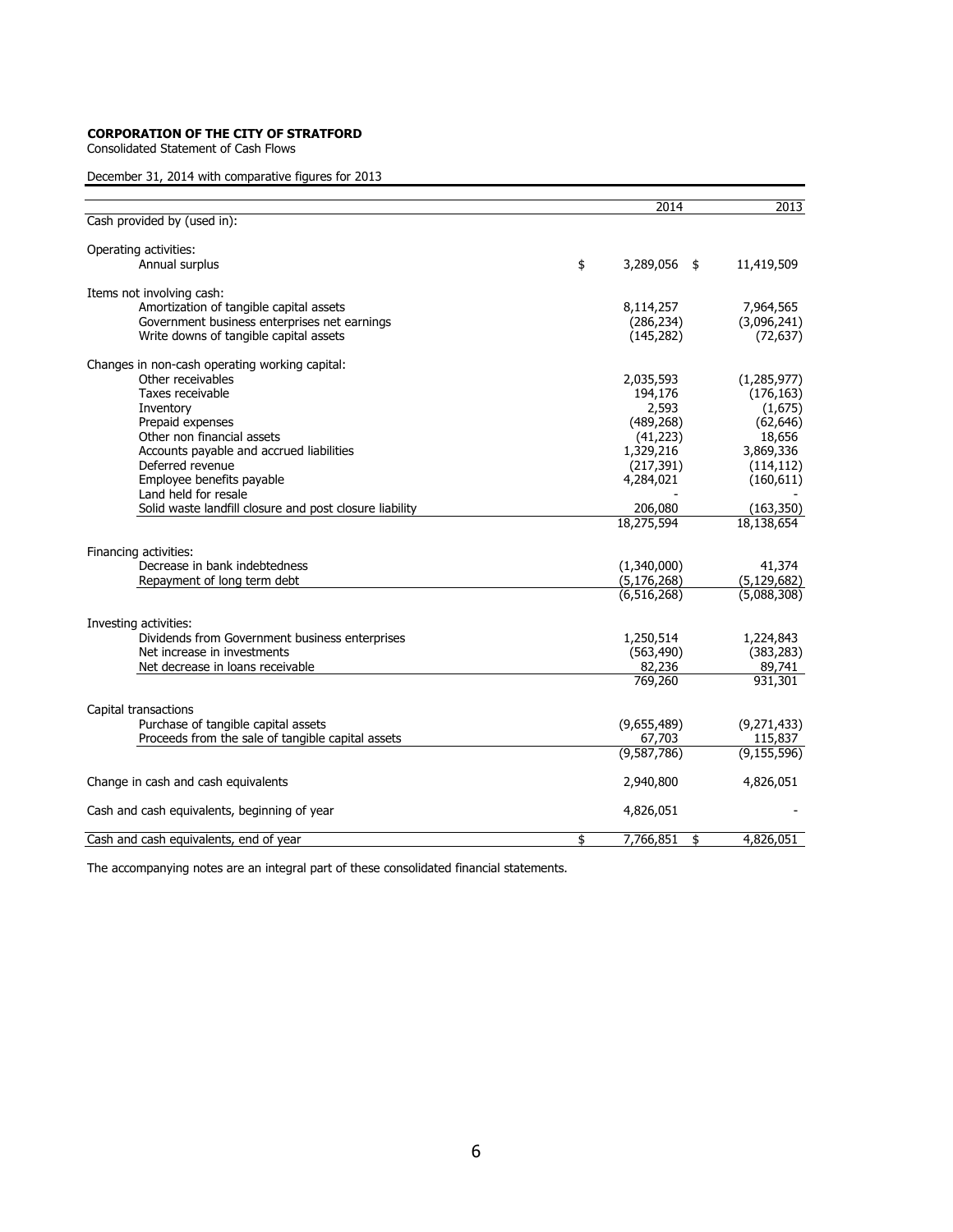Year ended December 31, 2014

## **1. Significant accounting policies:**

The consolidated financial statements of the Corporation of the City of Stratford (the "Corporation") are prepared by management in accordance with Canadian public sector accounting standards for local governments as recommended by the Public Sector Accounting Board ("PSAB") of Canadian Institute of Chartered Accountants. Significant aspects of accounting policies are as follows:

## (a) Reporting entity:

These consolidated financial statements reflect the assets, liabilities, revenues, and expenditures of the Corporation and include the activities of all committees of Council and the following local boards, municipal enterprises and utilities which are accountable to the Corporation for the administration of their financial affairs and resources and are owned or controlled by the Corporation.

- (i) Consolidated entities:
	- Stratford Public Library
	- Board of Parks
	- Stratford City Centre Committee
	- Perth & Stratford Housing Corporation
	- SEED CO
- (ii) Proportionally consolidated entities:

The following entities are proportionally consolidated with the financial statements of the Corporation based on an approved funding agreement effective January 1, 2014.

|                                          | 2014   | 2013   |
|------------------------------------------|--------|--------|
| Perth District Health Unit               | 43.88% | 43.61% |
| Spruce Lodge Home for the Aged           | 44.79% | 44.53% |
| Spruce Lodge Home Assistance Corporation | 44.79% | 44.53% |
| Spruce Lodge Foundation                  | 44.79% | 44.53% |

The method of consolidation is based on notional weighted assessment as stated in the new shared services costing agreement.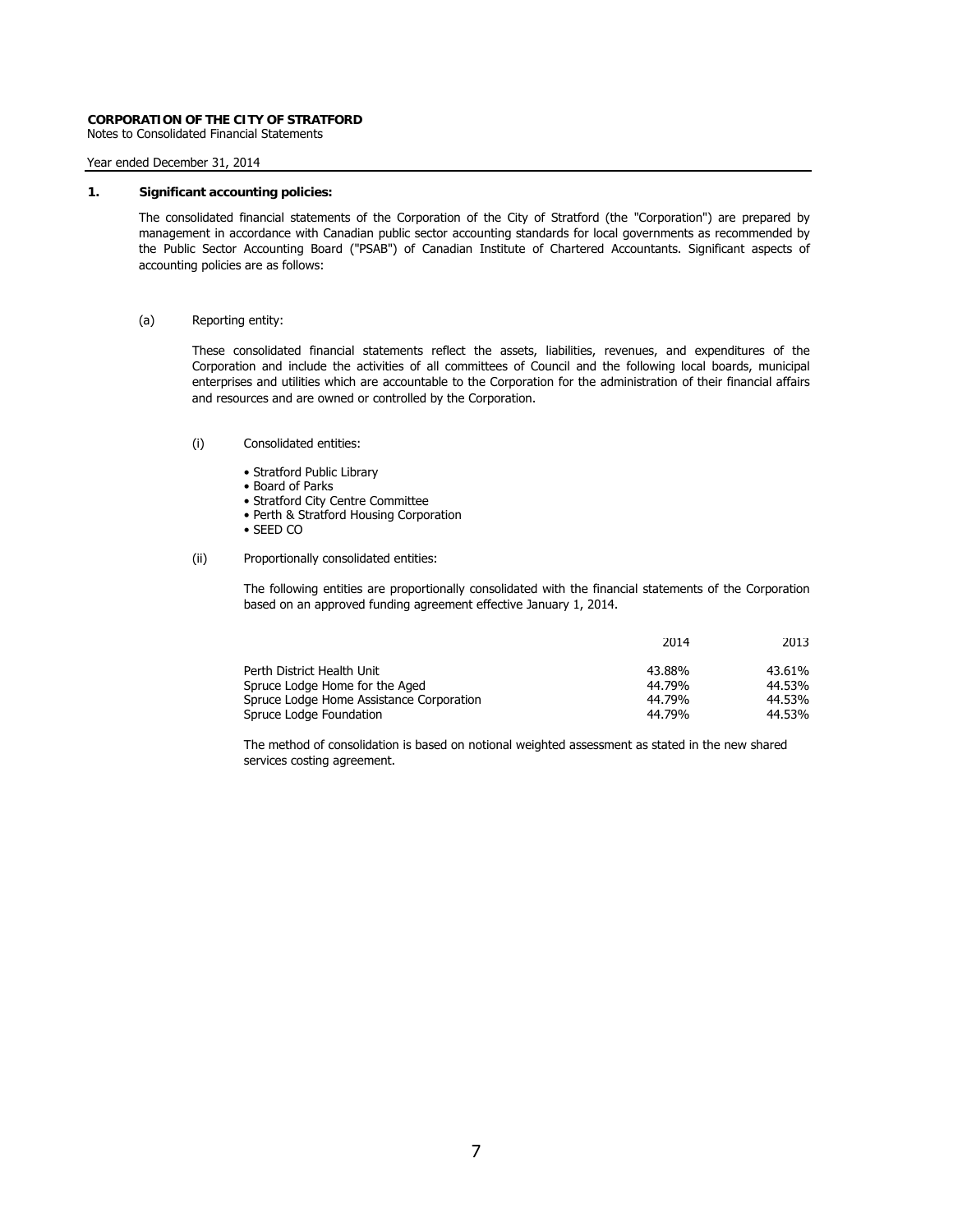Notes to Consolidated Financial Statements (continued)

Year ended December 31, 2014

## **1. Significant accounting policies (continued):**

- (a) Reporting entity (continued):
	- (iii) Equity accounting:

Government business enterprises are accounted for by the modified equity method. Under the modified equity method, the accounting principles of government business enterprises are not adjusted to conform to the Corporation's accounting principles and inter-organizational transactions and balances are not eliminated. However, inter-organizational gains and losses are eliminated on assets remaining with the government reporting entities at the reporting date.

The government business enterprises include:

- Festival Hydro Inc.
- Festival Hydro Services Inc.
- (b) Accrual accounting:

Revenues and expenditures are reported on the accrual basis of accounting. The accrual basis of accounting recognizes revenues as they are earned and measurable. Expenditures are recognized as they are incurred and measurable as a result of the receipt of goods or services and the creation of a legal obligation to pay.

(c) Cash and cash equivalents

Cash and cash equivalents are comprised of cash on hand, cash held in financial institutions and temporary investments with maturities of 60 days or less.

(d) Bank indebtedness

Bank indebtedness is a fluctuating short term line of credit held in a financial institution.

(e) Tangible capital assets:

Tangible capital assets are recorded at cost, which includes all amounts that are directly attributable to acquisition, construction, development or betterment of the asset, and include interest charges when these charges are directly attributable to the capital project. Donated or contributed assets are capitalized and recorded at their estimated fair value upon acquisition. Leased capital assets are valued at the present value of the future minimum lease payments. Certain tangible capital assets for which historical cost information is not available have been recorded at current replacement cost deflated by a relevant inflation factor.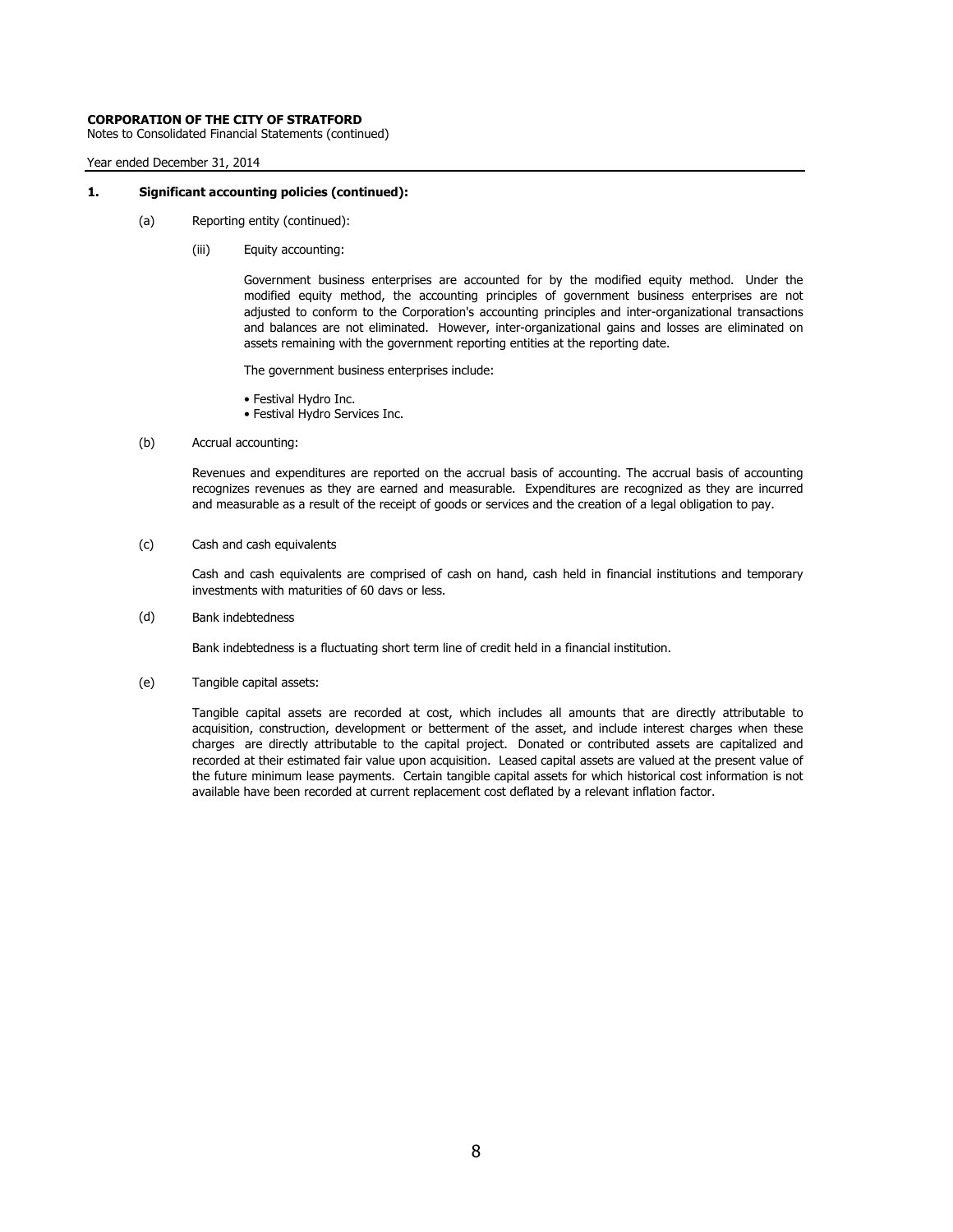Notes to Consolidated Financial Statements (continued)

Year ended December 31, 2014

#### **1. Significant accounting policies (continued):**

(e) Tangible capital assets (continued):

Works of art and other historical treasures are accounted for in the same method as the other tangible capital assets, with the exception that they are not amortized.

Work in progress identified in this and subsequent notes relates to assets under construction. The costs, less residual value, of the tangible capital assets are amortized on a straight-line basis over their estimated useful lives as follow:

| 20 to 30 years  |
|-----------------|
| 15 to 50 years  |
| 15 to 30 years  |
| 2 to 25 years   |
| 5 to 25 years   |
| 20 to 40 years  |
| 50 years        |
| 15 to 60 years  |
| 60 to 75 years  |
| 35 to 100 years |
| 100 years       |
|                 |

(f) Land held for resale:

The land held for resale is recorded at cost.

(g) Tax revenues:

In 2014 the Corporation billed over \$50.5 million in property tax revenue for municipal purposes. A further \$13.4 million in provincial education taxes were billed on behalf of the Province of Ontario for education purposes and remitted to the Province during the year. The authority to levy and collect property taxes is established under the Municipal Act, 2001, the Assessment Act, the Education Act and other legislation.

The amount of the total annual property tax levy is determined each year through Council's approval of the annual operating budget. Municipal tax rates are set annually by Council for each class or type of property, in accordance with legislation and Council approved policies, in order to raise the revenues required to meet operating budget requirements. Education tax rates are established by the Province of Ontario each year in order to fund the costs of education on a Province wide basis.

Taxation revenues are recorded at the time tax billings are issued. Additional property tax revenue can be added throughout the year, related to new properties that become occupied, or that become subject to property tax, after the return of the annual assessment roll used for billing purposes. The Corporation may receive supplementary assessment rolls over the course of the year from MPAC that identify new or omitted assessments. Property taxes for these supplemental/omitted amounts are then billed according to the approved tax rate for the property class.

Taxation revenues in any given year may also be reduced as a result of reductions in assessment values rising from assessment and/or tax appeals. Each year, an amount is identified to cover the estimated amount of revenue loss attributable to assessment appeals, tax appeals or other deficiencies in tax revenue.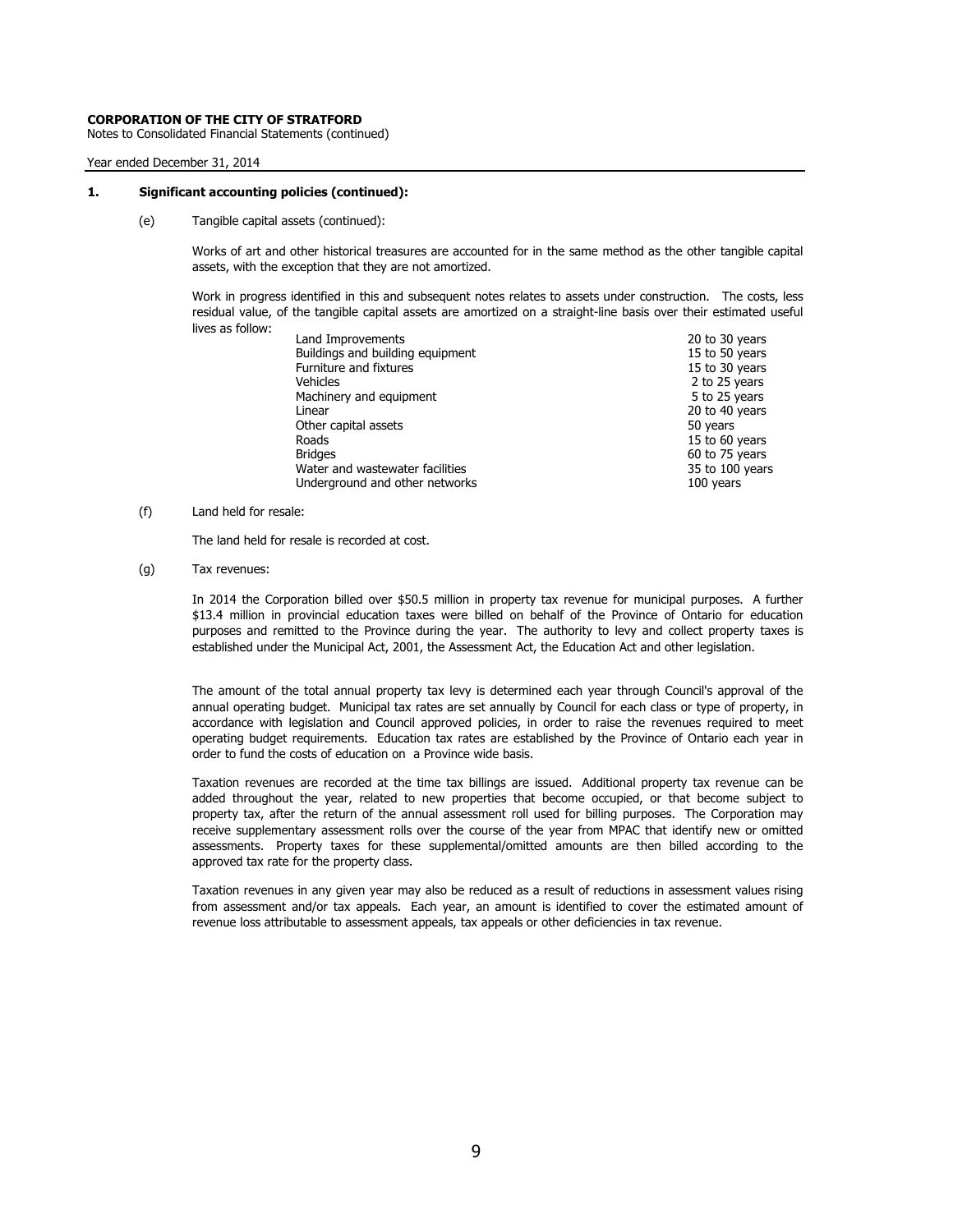Notes to Consolidated Financial Statements (continued)

Year ended December 31, 2014

#### **1. Significant accounting policies (continued):**

(h) Deferred revenue:

The recreational land (Planning Act), development charges funds, and sub divider contributions are prescribed by legislation, or agreement and are reported as deferred revenue on the consolidated statement of financial position. Grants that are received in the year, but are subject to external restrictions that have not been fulfilled, are recorded in deferred revenue until those obligations are met. In addition, certain user charges and fees are collected for which the related services have yet to be performed. These amounts are recognized as revenue in the fiscal year the related expenditures are incurred or services performed.

(i) Long-term investments:

Long-term investments are recorded at cost less any amounts written-off to reflect a permanent decline in market value below cost. Investments consist of authorized investments pursuant to provisions of the Municipal Act and comprise government and corporate bonds, debentures, pooled investment funds and short-term instruments of various financial institutions.

Investment income earned are reported as revenue in the period earned. Investment income earned on obligatory reserve funds is added to the fund balance and forms part of the respective deferred revenue balances.

(j) Inventory:

Inventory is valued at the lower of cost and net realizable value on a first-in, first-out basis.

(k) Employee benefits payable:

The Corporation provides post-retirement health care, life insurance and unused sick leave benefits to eligible retired employees. The benefits earned by employees are actuarially determined using management's best estimate of salary escalation, retirement ages of employees and expected benefit costs.

Past service costs from plan amendments related to prior period employee services are accounted for in the period of the plan amendment. The effects of a gain or loss from settlements or curtailments are expensed in the period they occur. Net actuarial gains and losses related to the employee benefits are amortized over the average remaining service life of the related employee group. Employee future benefit liabilities are discounted at the Corporation's cost of borrowing using estimated rates for debt with maturities similar to expected benefit payments in the future. The costs of workplace safety and insurance obligations are actuarially determined and are expensed.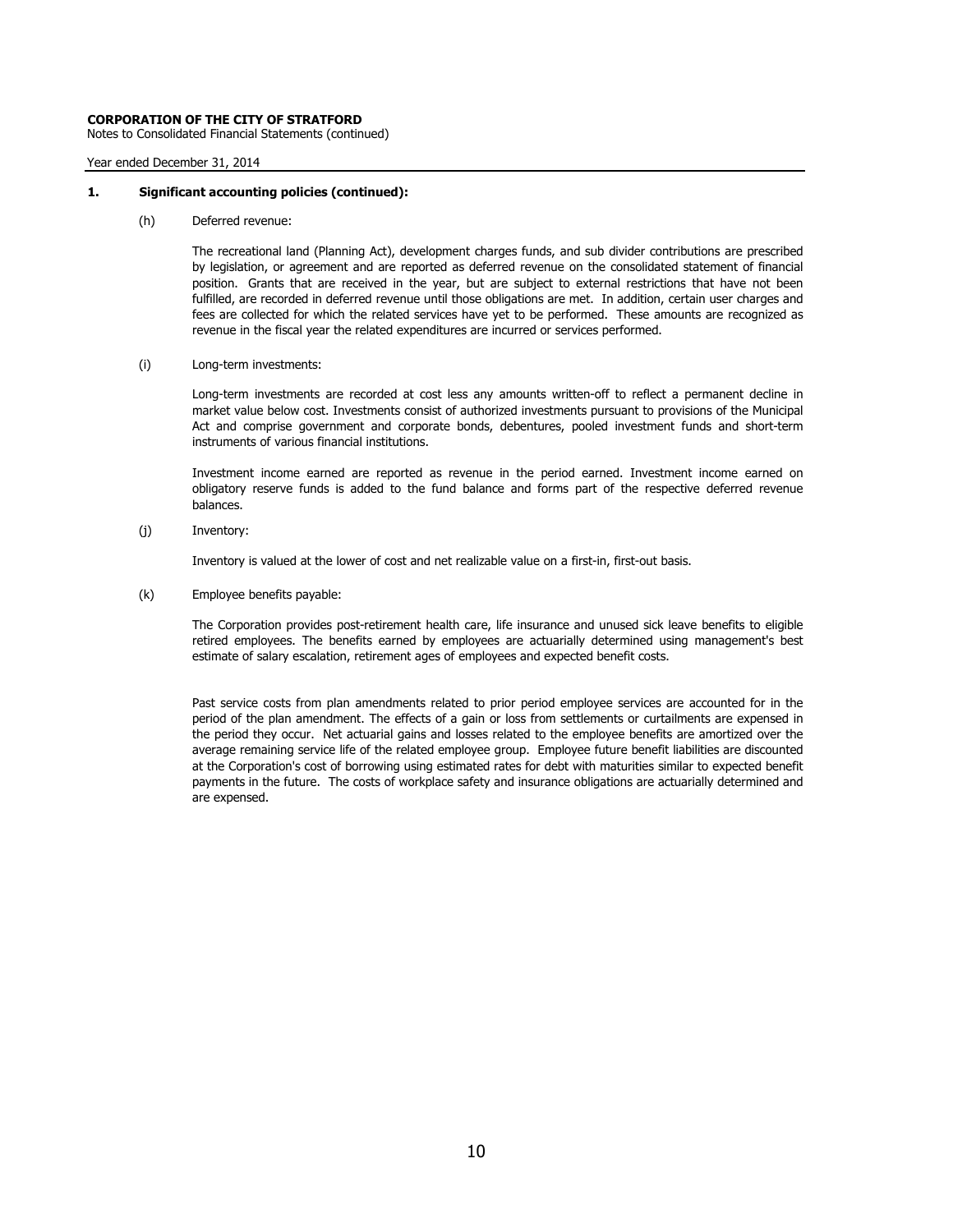Notes to Consolidated Financial Statements (continued)

Year ended December 31, 2014

#### **1. Significant accounting policies (continued):**

(l) Use of estimates:

The preparation of the consolidated financial statements in conformity with Canadian public sector accounting standards requires management to make estimates and assumptions that affect the reported amounts of assets and liabilities and disclosure of contingent assets and liabilities at the date of the consolidated financial statements and the reported amounts of revenues and expenses during the reporting periods The amounts subject to such estimates include employee benefits payable, assessment appeals, claims provisions, and solid waste landfill closure and post-closure liability. Actual results could differ significantly from those estimates.

(m) Transactions on behalf of others:

Trust funds operated by the Corporation amounting to \$ 2,372,366 (2013 - \$2,306,590) have not been included in the consolidated statement of financial position nor have their operations been included in the consolidated statement of operations, as they are reported on separately.

## (n) Government transfer revenue:

Government transfer revenue is recorded once it is authorized by the transferring government and the Corporation is eligible to receive the transfer. Any amount received but restricted is recorded as deferred revenue in accordance with Section 3100 of the Public Sector Accounting Handbook and recognized as revenue in the period in which the resources are used for the purpose specified.

Government transfers include social assistance program funding representing 80-100% of certain social services programs, social service administration funding covering 50% of certain administration costs and transfers for social housing totaling approximately 20% of costs of the program.

In addition, the Corporation periodically receives senior government capital funding in the form of infrastructure grants and receives ongoing funding from both senior levels of government as a result of an allocation of gas tax funds.

#### **2. Cash and cash equivalents and bank indebtedness:**

The following is a breakdown of cash and cash equivalents and bank indebtedness:

| Cash and cash equivalents: |    | 2014         | 2013         |
|----------------------------|----|--------------|--------------|
| Bank accounts              | \$ | 7.763.340 \$ | 4,822,540    |
| Payroll clearing           |    |              |              |
| Petty Cash                 |    | 3,511        | 3,511        |
|                            |    | 7,766,851    | 4,826,051    |
| Bank indebtedness:         |    |              |              |
| Short term operating loan  |    | (11,500,000) | (12,840,000) |
| Negative cash balance      |    |              |              |
|                            |    | (11,500,000) | (12,840,000) |
|                            |    |              |              |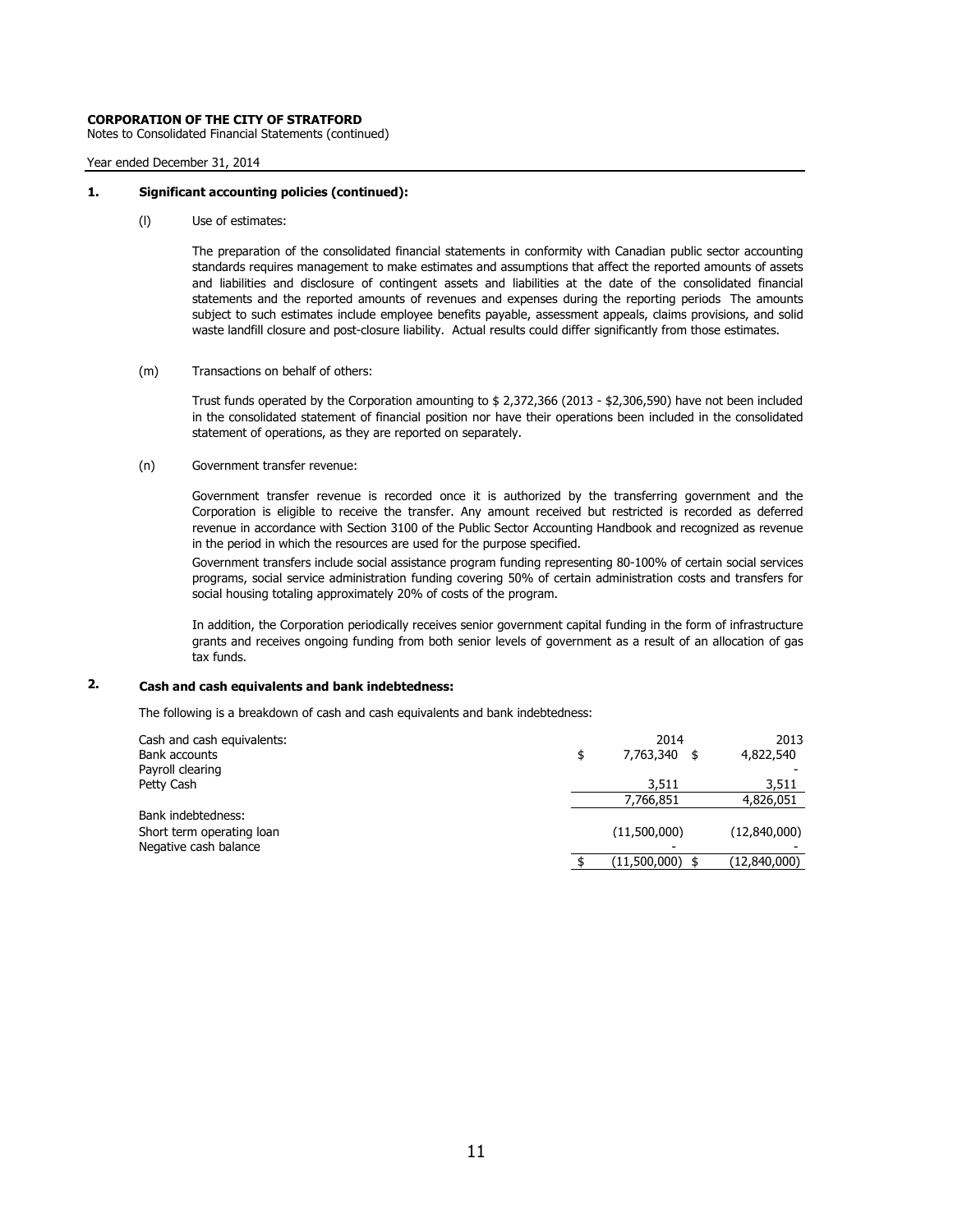Notes to Consolidated Financial Statements (continued)

Year ended December 31, 2014

#### **3. Loans receivable:**

The following loans are outstanding at December 31, 2014:

|                                      | 2014    | 2013    |
|--------------------------------------|---------|---------|
| Stratford Perth Museum               | 354,838 | 365,582 |
| Heritage Conservation District Loans | 231,498 | 305,754 |
| <b>Stratford Soccer Association</b>  | 130,000 | 140,000 |
| Stratford Perth Museum (2)           | 174,604 | 181,589 |
| Household Sewer Loans                | 19.749  |         |
|                                      | 910,689 | 992,925 |

The Stratford Perth Museum loan matures in 2038, has an interest rate of 3% with repayments of \$1,791 being made

monthly. The Heritage Conservative District loans are interest free 10year loans with maturity dates between December 2015 and

February 2024. The Stratford Perth Museum (2) matures in 2038,has an interest rate of .5% with repayments of \$656.34 being made monthly.

The Stratford Soccer Assciation loan is a 15 year interest free loan maturing September 2028 with a yearly payment of

\$10,000. The Household Sewer loans are 3 year loans to property owners at an interest rate of 15%. Payments are made monthly.

## **4. Investments:**

|                                                                 |      | 2014                |              |                     |      | 2013                             |                                  |
|-----------------------------------------------------------------|------|---------------------|--------------|---------------------|------|----------------------------------|----------------------------------|
|                                                                 | Cost |                     | Market Value |                     | Cost |                                  | Market Value                     |
| Bankers' acceptances<br>Deposit notes/GIC's<br>Provincial notes |      | 91,281<br>5,158,825 |              | 89,837<br>5,136,467 |      | 91.281<br>4,778,452<br>4,860,474 | 91,999<br>4,761,227<br>4,659,241 |
| Fixed Income                                                    |      | 10,690,562          |              | 10,960,457          |      | 5.646.971                        | 5,332,011                        |
|                                                                 |      | 15,940,668          |              | \$16,186,761        |      | \$15,377,178                     | \$14,844,478                     |

Long-term investments earn interest between 1.475% and 9.976% and have maturity dates between December 2017 and December 2108.

The cost of certain investments exceeds market values at December 31, 2014. Given the current volatility of the investment marketplace, management is monitoring the situation, and is of the opinion that the loss in value is a temporary decline.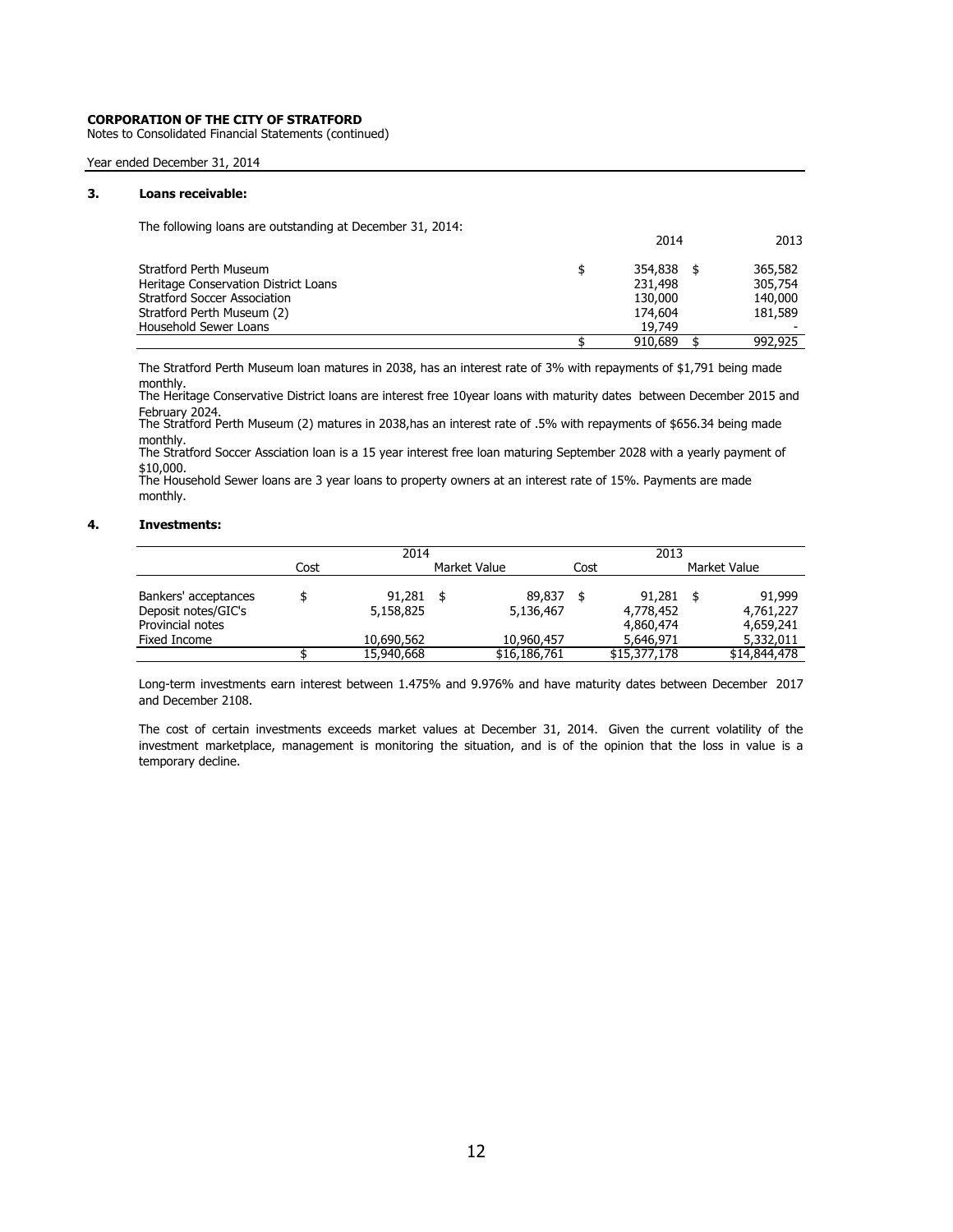Notes to Consolidated Financial Statements (continued)

Year ended December 31, 2014

## **5. Investment in Government Business Enterprises:**

The Corporation holds a 100% interest in Festival Hydro Inc. and Festival Hydro Services Inc. as follows:

|     |                                                               | 2014                   | 2013          |
|-----|---------------------------------------------------------------|------------------------|---------------|
|     | Festival Hydro Inc<br>(a)                                     | \$<br>36,850,050<br>\$ | 37,882,388    |
|     | Festival Hydro Services Inc. (b)                              | 779,248                | 711,190       |
|     |                                                               |                        |               |
|     |                                                               | \$<br>37,629,298<br>\$ | 38,593,578    |
| (a) | Festival Hydro Inc.:                                          |                        |               |
|     |                                                               | 2014                   | 2013          |
|     |                                                               |                        |               |
|     | Financial position:                                           |                        |               |
|     | Current assets                                                | \$<br>14,294,449<br>\$ | 13,487,396    |
|     | Capital assets                                                | 48,633,070             | 48,626,614    |
|     | Future payments in lieu of corporate income taxes             | 2,659,199              | 2,109,748     |
|     | <b>Other Assets</b>                                           | 2,378,476              | 2,918,920     |
|     | Total assets                                                  | 67,965,194             | 67,142,678    |
|     | <b>Current liabilities</b>                                    | 13,868,863             | 12,017,147    |
|     | Demand loan payable to the City of Stratford                  | 15,600,000             | 15,600,000    |
|     | Post-employment benefits                                      | 1,401,958              | 1,397,008     |
|     | Other liabilities                                             | 15,844,323             | 15,846,135    |
|     | <b>Total liabilities</b>                                      | 46,715,144             | 44,860,290    |
|     | Shareholders' equity                                          | \$<br>21,250,050<br>\$ | 22,282,388    |
|     |                                                               |                        |               |
|     | <b>Financial activities:</b>                                  |                        |               |
|     | Revenues                                                      | \$<br>11,872,949<br>\$ | 12,482,471    |
|     | Operating expenses                                            | (9,497,334)            | (7,660,206)   |
|     | Interest expense                                              | (1,746,439)            | (1,318,361)   |
|     | Income tax                                                    | (411,000)              | (438,000)     |
|     | Net assets, beginning of year                                 | 22,282,388             | 20,441,327    |
|     | Dividends on common shares                                    | (1,250,514)            | (1, 224, 843) |
|     | Shareholders' equity, end of year                             | \$<br>21,250,050<br>\$ | 22,282,388    |
|     |                                                               | 2014                   | 2013          |
|     |                                                               |                        |               |
|     | Investment in Festival Hydro Inc.:<br>Net assets, end of year | 21,250,050             | 22,282,388    |
|     |                                                               | \$<br>\$               |               |
|     | Demand loan payable to the City of Stratford                  | 15,600,000             | 15,600,000    |
|     | Net investment                                                | \$<br>36,850,050<br>\$ | 37,882,388    |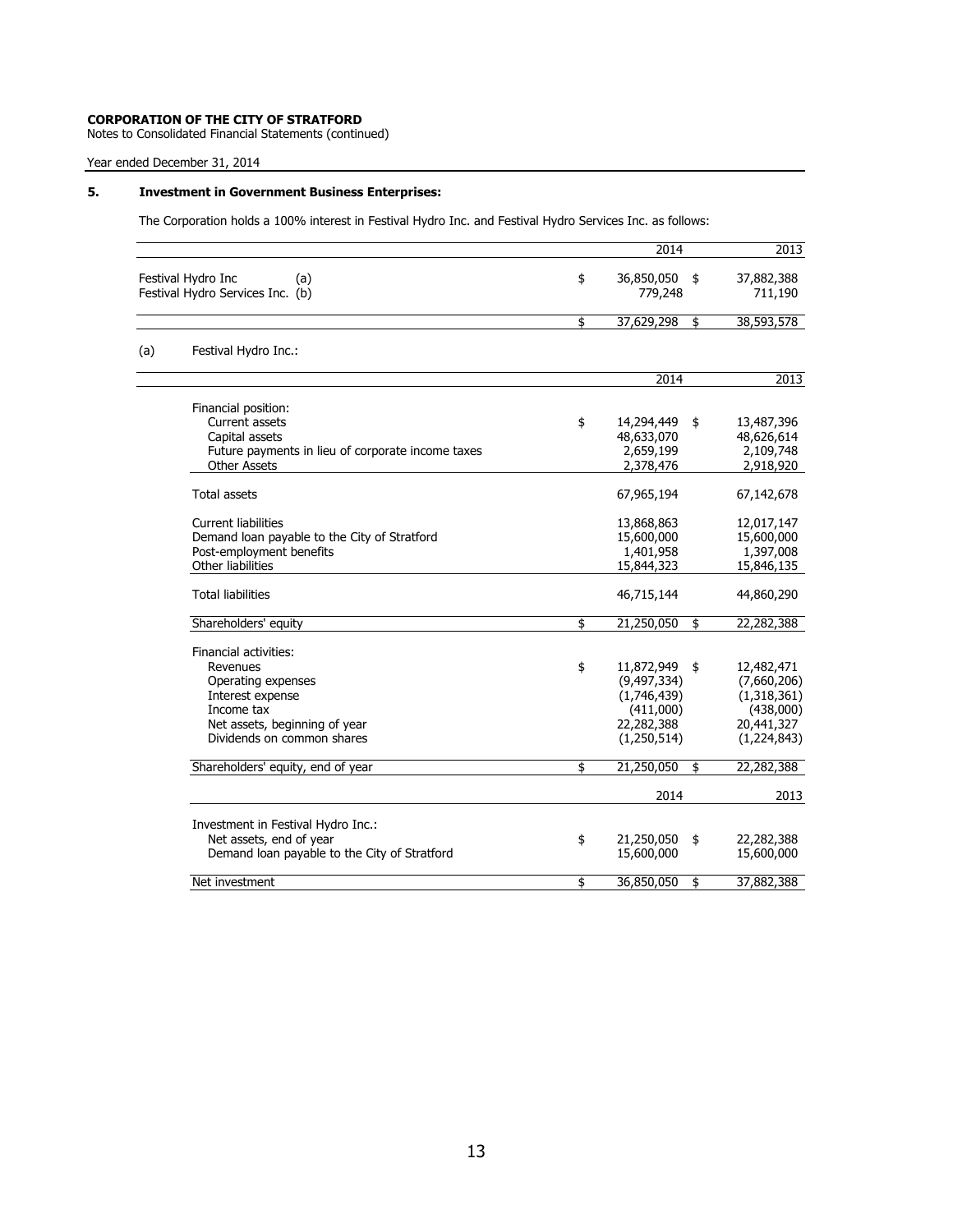Notes to Consolidated Financial Statements (continued)

Year ended December 31, 2014

## **5. Investment in Government Business Enterprises (continued):**

## (b) Festival Hydro Services Inc.:

|                                              | 2014            | 2013            |
|----------------------------------------------|-----------------|-----------------|
| Financial position:                          |                 |                 |
| Current assets                               | \$<br>84,359    | \$<br>85,916    |
| Capital assets                               | 2,754,849       | 2,901,998       |
| Other assets                                 | 48,000          | 48,000          |
| Total assets                                 | 2,887,208       | 3,035,914       |
| <b>Current liabilities</b>                   | 46,436          | 46,049          |
| Demand loan payable to the City of Stratford | 372,000         | 372,000         |
| Other liabilities                            | 2,061,524       | 2,278,675       |
| <b>Total liabilities</b>                     | 2,479,960       | 2,696,724       |
| Shareholders' equity                         | \$<br>407,248   | \$<br>339,190   |
| Financial activities:                        |                 |                 |
| Revenues                                     | \$<br>1,010,099 | \$<br>1,053,458 |
| Operating expenses                           | (942, 041)      | (1,015,121)     |
| Income tax                                   |                 | (8,000)         |
| Net assets, beginning of year                | 339,190         | 308,853         |
| Dividends on common shares                   |                 |                 |
| Shareholders' equity, end of year            | \$<br>407,248   | \$<br>339,190   |
|                                              |                 |                 |
|                                              | 2014            | 2013            |
| Investment in Festival Hydro Services Inc.:  |                 |                 |
| Net assets, end of year                      | \$<br>407,248   | \$<br>339,190   |
| Demand loan payable to the City of Stratford | 372,000         | 372,000         |
|                                              |                 |                 |
| Net investment                               | \$<br>779,248   | \$<br>711,190   |

During the year, and within the normal course of operations, the Corporation was provided water and sewer billing and collection services by Festival Hydro. Amounts paid to Festival Hydro Inc. by the Corporation were \$437,209 (2012 - \$420,015).

The Corporation also leases space from Festival Hydro for which it paid rent of \$32,826 (2012 - \$33,858) during the year.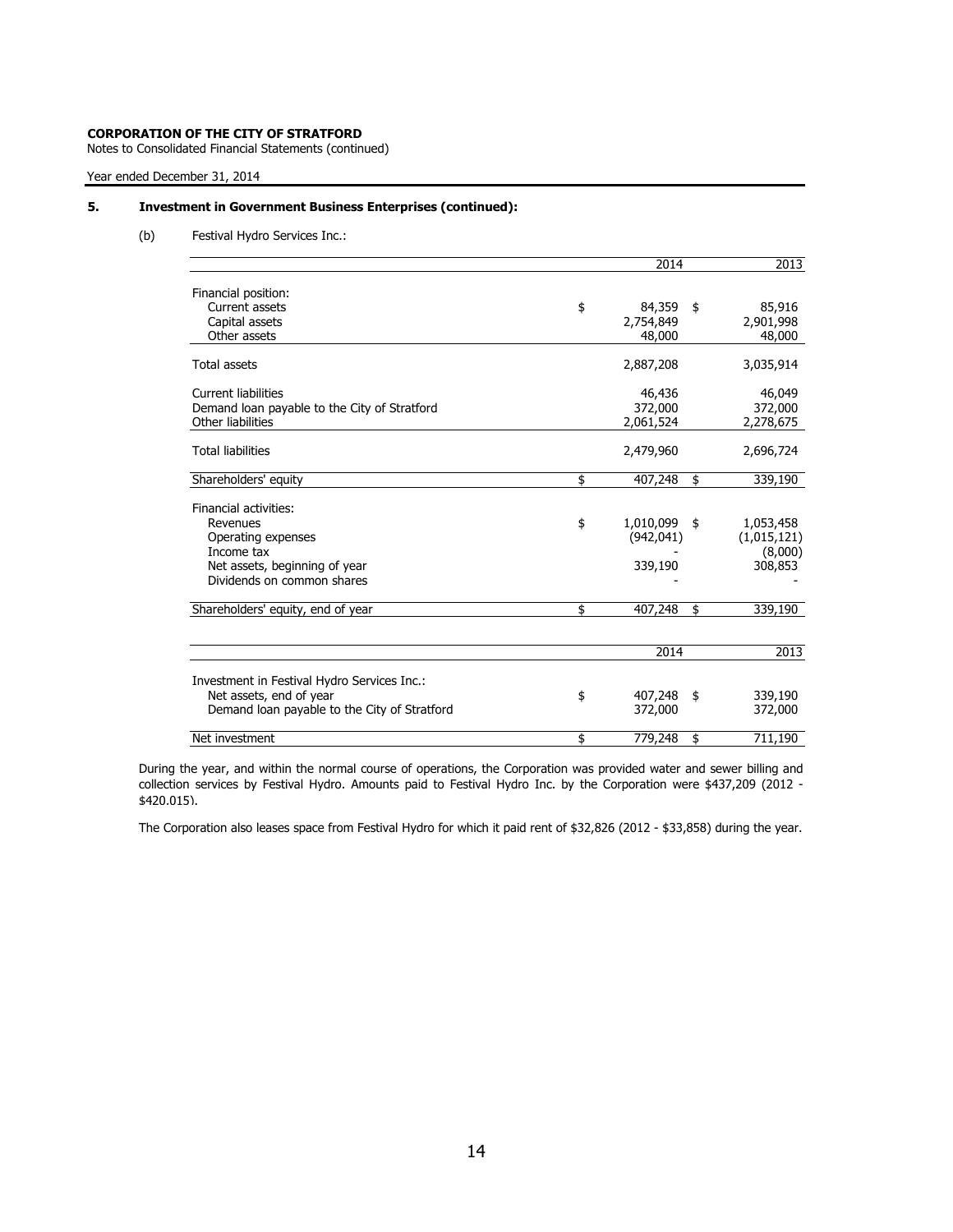Notes to Consolidated Financial Statements (continued)

## Year ended December 31, 2014

#### **6. Pension agreement:**

The Corporation makes contributions to the Ontario Municipal Employees Retirement Fund (OMERS), a multi-employer plan, on behalf of its employees. The plan is a defined benefit plan which specifies the amount of the retirement benefit to be received by the employees based on the length of service and rates of pay. The 2014 contribution rates are 9.0% for employee earnings below the year's maximum pensionable earnings and 14.6% thereafter for employees with a normal retirement age of 65. The 2014 contribution rates are 9.3% for employees earnings below the year's maximum pensionable earnings and 15.9% thereafter for employees with a normal retirement age of 60. Employees and employers contribute jointly to the plan.

OMERS is a multi-employer pension plan, therefore any pension plan surplus or deficit is a joint responsibility of all Ontario municipalities and their employees. As a result, the Corporation does not recognize any share of the OMERS pension surplus or deficit. Employer contributions for current service amounted to \$2,950,354 (2013 - \$2,470,156) and are matched by employee contributions in a similar manner. Employer contributions are recognized as an expenditure in the consolidated statement of financial activities in the year contributions are made. The OMERS pension plan has a deficit. If actuarial surpluses are not available to offset the existing deficit and subsidize future contributions, increases in contributions will be required in the future.

2014 2013

## **7. Deferred revenue:**

| Obligatory reserve funds:            |                 |            |
|--------------------------------------|-----------------|------------|
| Development charges                  | \$<br>6,452,075 | 6,046,106  |
| Subdivider contributions             | 101,089         | 98,274     |
| Recreational land (The Planning Act) | 437,532         | 457,468    |
| Federal gas tax                      | 2,319,447       | 3,122,450  |
| Provincial gas tax                   | 1,442,544       | 1,375,953  |
| Other consolidated entities:         |                 |            |
| Other                                | 220,190         | 90,016     |
|                                      | 10,972,876      | 11,190,267 |

#### **8. Solid waste landfill closure and post-closure liability:**

Solid waste landfill closure and post-closure liability, accounts for anticipated closure and post-closure costs for the existing and closed landfill sites. This liability is the estimated cost to date, based on a volumetric basis, of the expenditures related to those activities required when the site or phase stops accepting waste.

Post-closure activities include all activities related to monitoring the site once it can no longer accept waste, including acquisition of any additional land for buffer zones, treatment and monitoring of leachate, monitoring ground water and surface water, gas monitoring and recovery, and ongoing maintenance of various control systems, drainage system and final cover.

The estimated liability for the care of landfill sites is the present value of future cash flows associated with closure and post-closure costs. The liability includes the portion of the landfill that was closed in 1995. This liability is not funded with reserves.

Key assumptions in arriving at the liability are:

|                                                    | 2014                                    | 2013     |
|----------------------------------------------------|-----------------------------------------|----------|
| The landfill is expected to reach capacity in 2040 |                                         |          |
| Remaining capacity as at December 31, 2014         | 1.80 million tonnes 1.97 million tonnes |          |
| Expected closing cost in 2014 dollars              | 918.524<br>\$<br>\$                     | 712,444  |
| Expected inflation rate                            | 2%                                      | ን‰       |
| Discount rate                                      | $4.00\%$                                | 4.90%    |
| Estimated time needed for post-closure care        | 50 Years                                | 50 Years |
|                                                    |                                         |          |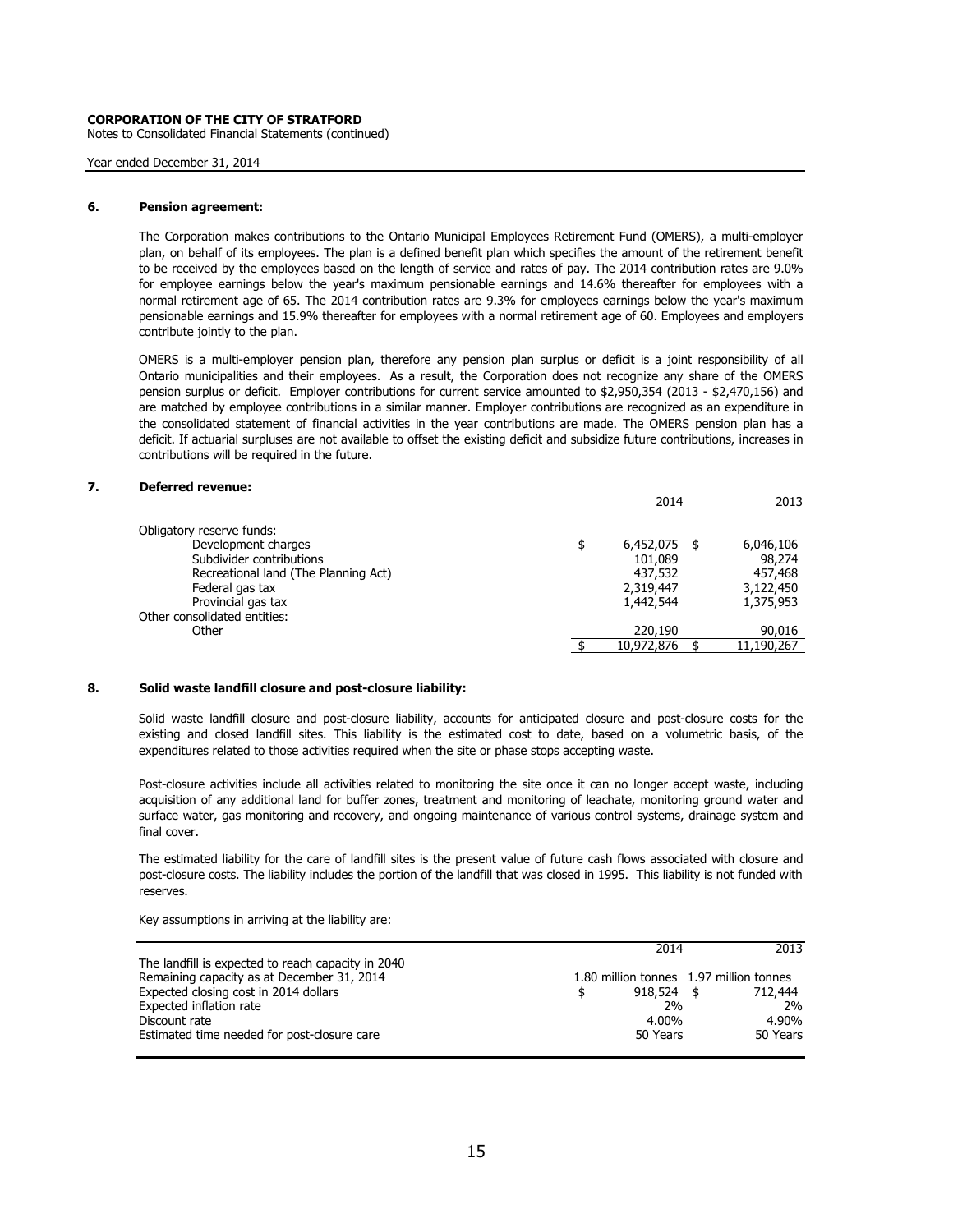Notes to Consolidated Financial Statements (continued)

Year ended December 31, 2014

#### **9. Commitments:**

In accordance with a service agreement entered into by the municipality in 1970 with the Ontario Clean Water Agency (the "Agency"), the existing sewage system is operated by the Agency. The municipality is obligated to meet all operating costs related to the project. This agreement was renewed January 1, 2012 for 5 years. The future payments are \$855,124 for 2015 with a CPI adjustment each year thereafter until December 31, 2016 when a new agreement will be executed.

The Corporation leases vehicles. The leases are renewed every one or two years. The 2015 commitment is \$51,317. The commitment thereafter will be affected by changes to the leased fleet and inflation.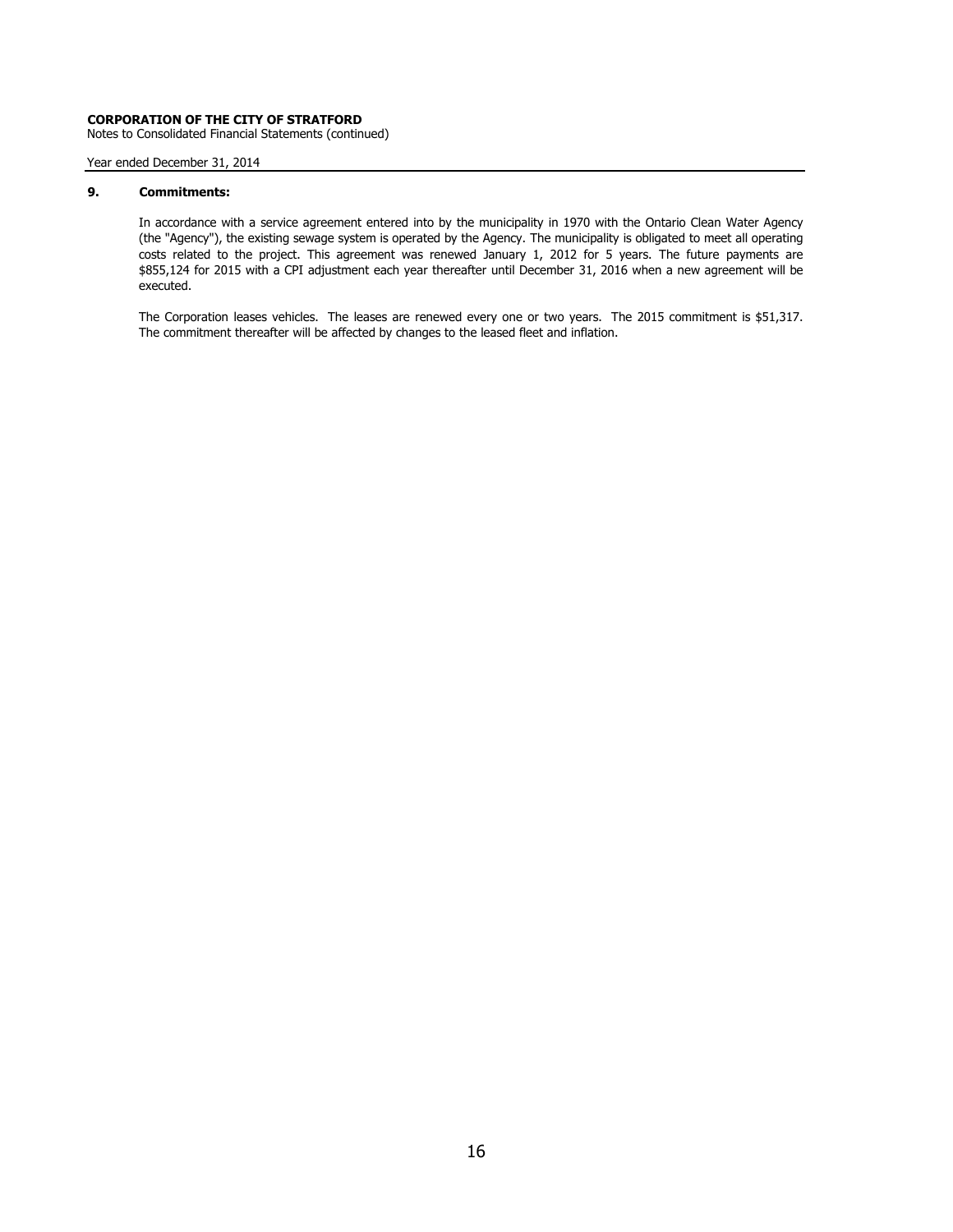Notes to Consolidated Financial Statements (continued)

## Year ended December 31, 2014

#### **10. Employee benefits payable:**

Employee future benefits are liabilities of the Corporation to its employees and early retirees for benefits earned but not taken. Details are as follows:

|                                                                                     | 2014                   | 2013                   |
|-------------------------------------------------------------------------------------|------------------------|------------------------|
| Post-retirement benefits (a)<br>Workplace Safety and Insurance Board Obligation (b) | 7,758,350<br>7,387,247 | 7,307,400<br>3,554,176 |
|                                                                                     | 15,145,597             | 10,861,576             |

The Corporation provides benefits to retirees until they reach 65 years of age, provides certain benefits to employees on long-term disability, allows certain employees to accumulate unused sick leave to be taken as a cash payment on termination. Above values are based on actuarial and management estimates as at December 31, 2014.

#### (a) The actuarial analysis is only for the City of Stratford, not including WSIB. Significant assumptions used in the actuarial valuation are as follows:

|                                                                            | 2014                    | 2013                    |
|----------------------------------------------------------------------------|-------------------------|-------------------------|
| Discount rate<br>Rate of compensation increase<br>Healthcare cost increase | 4.00%<br>1.50%<br>5.00% | 4.90%<br>2.00%<br>6.00% |
|                                                                            |                         |                         |

The benefit obligation continuity is as follows:

|                                                       | 2014            | 2013       |
|-------------------------------------------------------|-----------------|------------|
| Accrued benefit obligation end of prior year          | 7,544,200       | 7,200,400  |
| Adjustment to accrued benefit obligation at January 1 | $(480, 100)$ \$ | 261,800    |
| Current period benefit cost                           | 418,300         | 439,100    |
| Retirement interest expenditure                       | 353,700         | 299,100    |
| Benefits paid                                         | (527,600)       | (656, 200) |
| Accrued benefit obligation, December 31               | 7,308,500       | 7,544,200  |
| Unamortized actuarial loss (gain)                     | 213,400         | (480,100)  |
| Liability for post-retirement benefits                | 7,521,900       | 7,064,100  |

Post-retirement benefits expense is as follows:

|                                                                                                         | 2014                             | 2013                             |
|---------------------------------------------------------------------------------------------------------|----------------------------------|----------------------------------|
| Current period benefit cost<br>Retirement interest expenditure<br>Amortization of actuarial (gain) loss | 418.300<br>353,700<br>(162, 100) | 439,100<br>299,100<br>(120, 200) |
| Total post-retirement benefits expense                                                                  | 609,900                          | 618,000                          |

Reserves have been established to partially provide for this past service liability. The balance at the end of the year is \$5,267,114 (2013 - \$5,153,355). An amount of \$264,736 (2013 - \$411,959) was paid out of reserves to employees who left the Corporation's employment during the current year.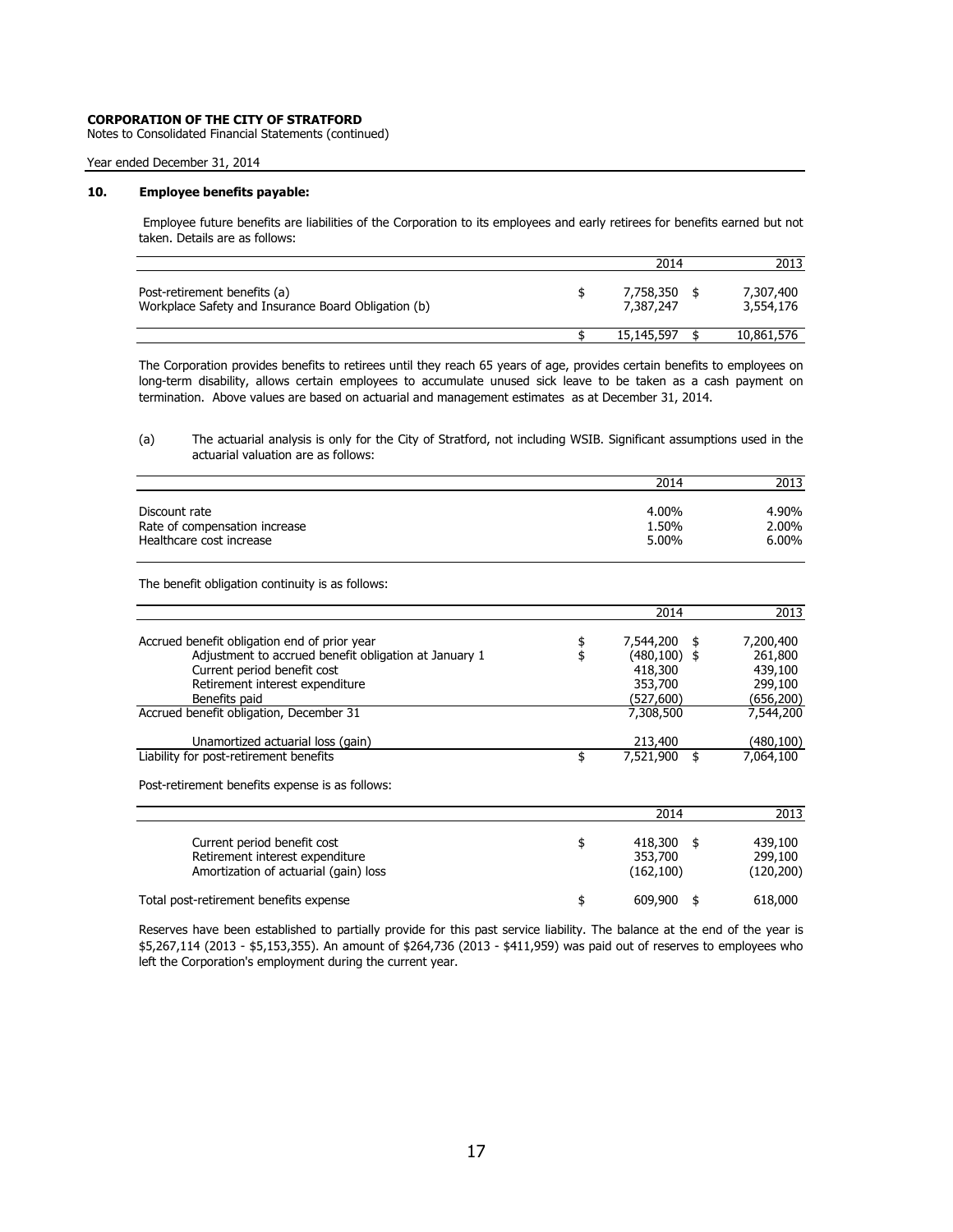Notes to Consolidated Financial Statements (continued)

Year ended December 31, 2014

#### **10. Employee benefits payable (continued):**

(b) The City of Stratford is a Workplace Safety and Insurance Board (WSIB) Schedule 2 employer. The City has recorded an accrual for the estimate of future benefit costs and administrative loading as calculated by WSIB. During the year \$333,729 (2013-\$558,751) was paid by the City to the WSIB in relation to those benefits.

#### **11. Long-term debt:**

The balance of long-term debt reported on the consolidated statement of financial position consists of total long-term debt incurred by municipal enterprises. The amount at the end of the year is as follows:

|                                                                         | 2014             | 2013             |
|-------------------------------------------------------------------------|------------------|------------------|
| OSIFA debenture bearing interest at 2.57% due June 2032                 | \$<br>23,447,291 | \$<br>24,787,138 |
| OSIFA debenture bearing interest at 2.47% due June 2017                 | 421,691          | 590,368          |
| OSIFA debenture bearing interest at 2.78% due September 2024            | 670,000          | 737,000          |
| OSIFA debenture bearing interest at 2.74% due November 2028             | 4,048,819        | 4,338,020        |
| OMEIFA debenture bearing interest at 4.96% due November 2034            | 13,453,095       | 14,125,750       |
| OMEIFA debenture bearing interest at 2.70% due November 2034            | 1,100,987        | 1,142,033        |
| OMEIFA debenture bearing interest at 4.28% due December 2024            | 3,666,665        | 4,033,332        |
| OMEIFA debenture bearing interest at 3.21% due December 2026            | 16,834,109       | 18,236,951       |
| Royal Bank loan payable, interest at 2.63% per annum, due February 2026 | 5,520,114        | 6,209,925        |
| Royal Bank loan payable, interest at 4.51% per annum, due June 2024     | 1,905,727        | 2,044,249        |
|                                                                         | 71,068,498       | \$<br>76,244,766 |
| Principal repayments are summarized as follows:                         |                  |                  |
| 2015                                                                    | 5,089,346        |                  |
| 2016                                                                    | 5,124,517        |                  |
| 2017                                                                    | 5,076,943        |                  |
| 2018                                                                    | 5,031,035        |                  |
| 2019                                                                    | 5,071,215        |                  |
| Thereafter                                                              | 45,675,442       |                  |
|                                                                         | 71,068,498       |                  |

Long-term liabilities and commitments to be financed from reserves beyond the term of Council are covered by by-law. The principal and interest payments required to service existing and pending issues and commitments are within the debt repayment limit prescribed by the Ministry of Municipal Affairs.

Total interest expense on long term debt was \$2,484,733 (2013 - \$2,677,915).

## **12. Public liability insurance:**

In recent years there have been substantial increases in the premiums charged by the insurance industry for public liability insurance. As a result, the Corporation has undertaken some portion of the risk, which would normally have been covered by outside insurers.

The Corporation is self insured for public liability claims up to \$50,000 for any individual claim and \$50,000 for any number of claims arising out of a single occurrence. Outside coverage is in place for claims in excess of these limits.

Claims settled during the year amounted to \$115,421 (2013 - \$98,043) have been provided for in the revenue fund and are accordingly reported as an expenditure in the consolidated statement of financial activities. There were unsettled claims as at the end of the year which were expensed in 2014 and set up as a liability in the amount of \$560,517.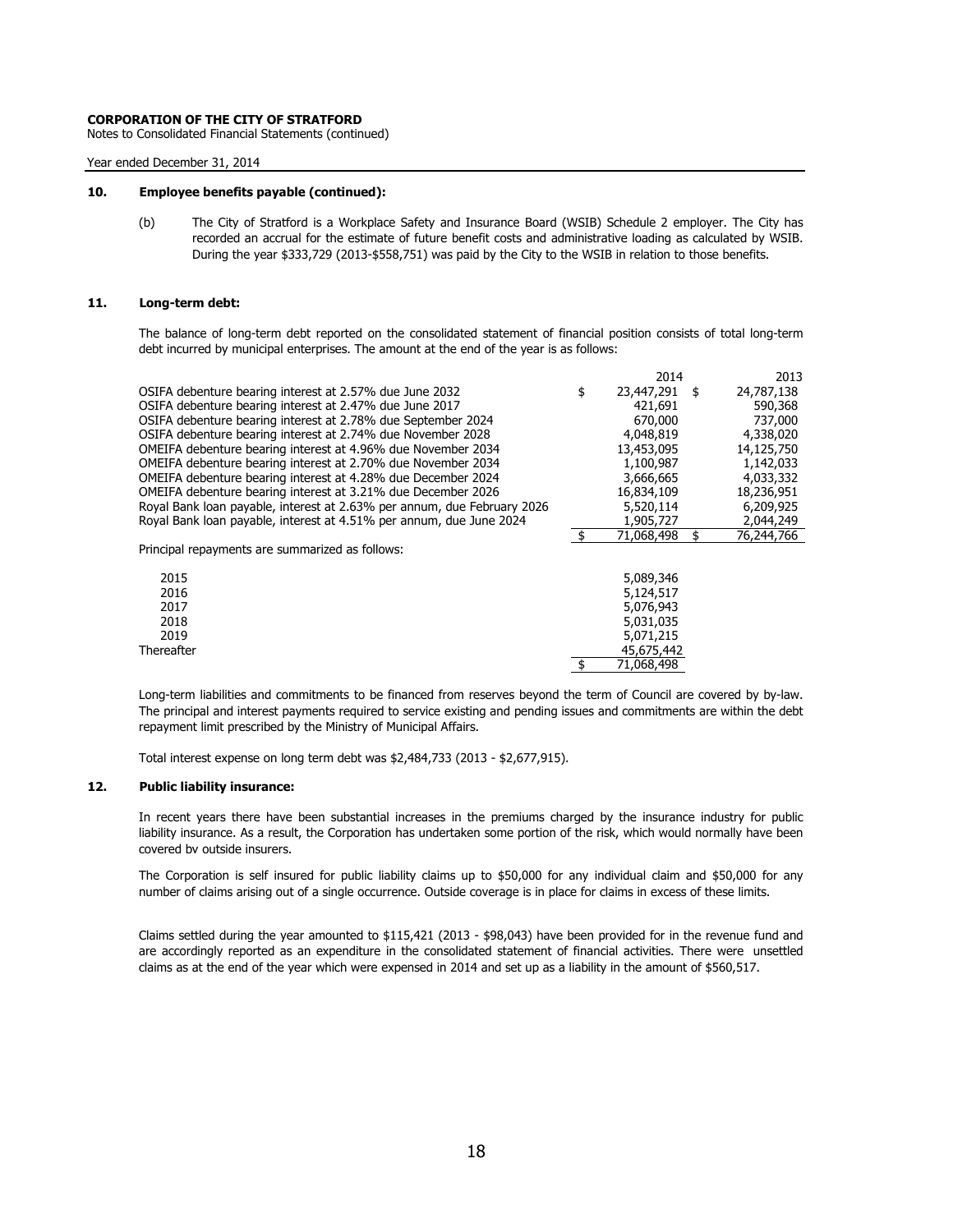Notes to Consolidated Financial Statements (continued)

## Year ended December 31, 2014

## **13. Accumulated surplus:**

The accumulated surplus balance is comprised of balances in reserves and reserve funds, operating surplus, capital surplus, unfunded liabilities to be recovered in the future, investment in government business enterprises and investment in tangible capital assets.

|                                                          | 2014                       | 2013           |
|----------------------------------------------------------|----------------------------|----------------|
| Reserves set aside for specific purpose by Council:      |                            |                |
| Revenue purposes                                         | \$<br>15,854,517<br>\$     | 14,375,396     |
| Current purposes                                         | 851,283                    | 1,656,133      |
| Capital purposes                                         | 6,271,602                  | 5,558,209      |
| Total reserves                                           | \$<br>\$<br>22,977,402     | 21,589,738     |
| Reserve Funds set aside for specific purpose by Council: |                            |                |
| Revenue purposes                                         | \$<br>48,125               | 46,785         |
| Current purposes                                         | 1,107,914                  | 1,201,515      |
| Capital purposes                                         | (334, 480)                 | 420,416        |
| Total reserve funds                                      | \$<br>821,558              | 1,668,716      |
| Amounts to be recovered:                                 |                            |                |
| <b>Investment in Government Business Enterprises</b>     | \$<br>$(7,800,000)$ \$     | (7,800,000)    |
| Solid waste landfill closure and post closure liability  | (918, 524)                 | (712, 444)     |
| Employee benefits payable                                | (15, 145, 597)             | (10,861,576)   |
| Long-term debt                                           | (71,068,498)               | (76, 244, 766) |
| Interim short term debt included in bank indebtedness    |                            | (3,000,000)    |
| Interest accrual on debt                                 | (198,097)                  | (211,288)      |
| Total amounts to be recovered                            | \$<br>(95, 130, 716)<br>\$ | (98, 830, 074) |
|                                                          |                            |                |
| Cumulative operating deficit                             | (16, 546, 216)             | (14,940,876)   |
| Investment in Government Business Enterprise             | 37,629,298                 | 38,593,578     |
| Land held for resale                                     | 1,844,829                  | 1,844,829      |
| Work in Progress                                         | 8,782,216                  | 8,391,171      |
| Investment in tangible capital assets                    | 258,233,920                | 257,006,153    |
| Total accumulated surplus                                | \$<br>\$<br>218,612,291    | 215,323,235    |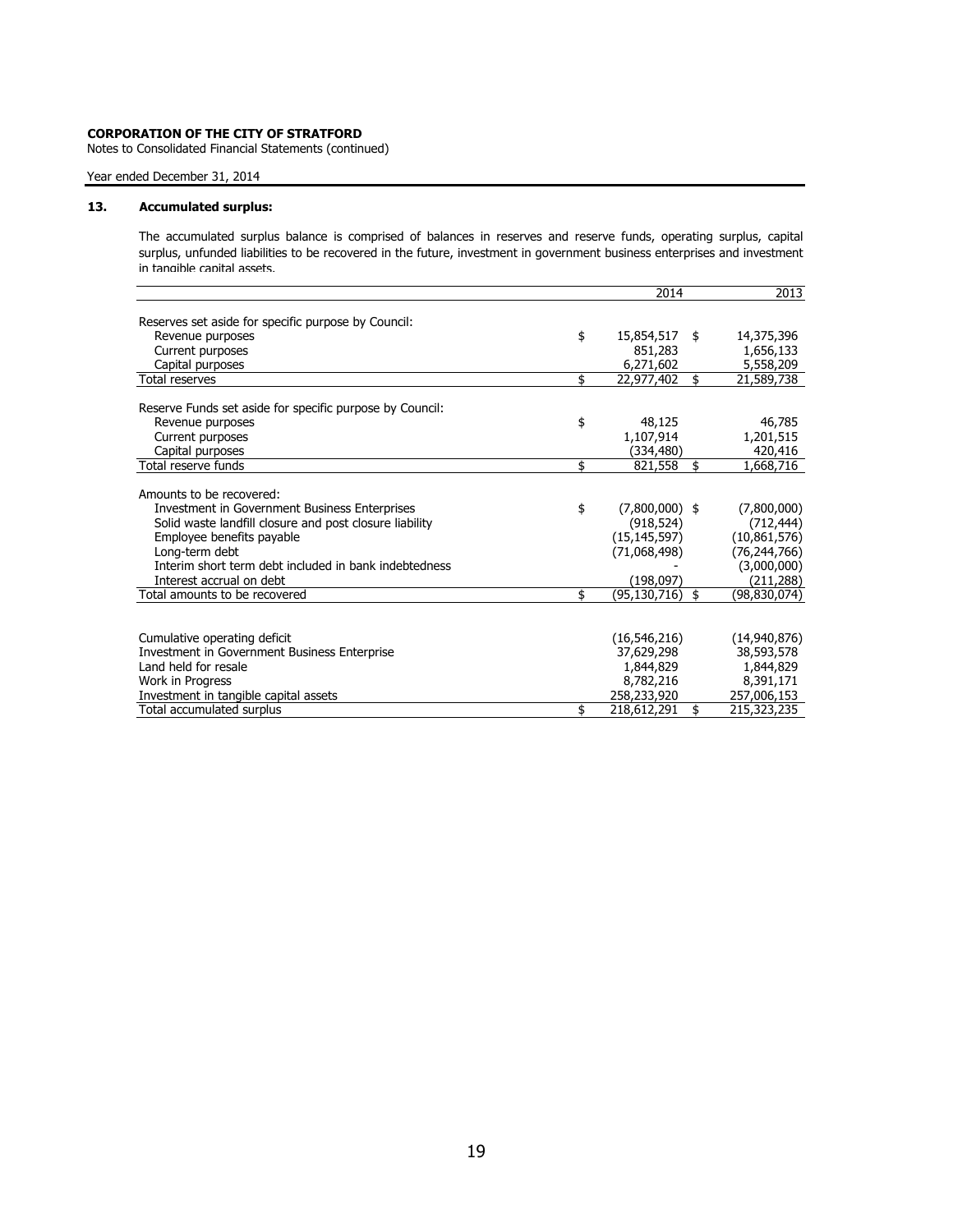Notes to Consolidated Financial Statements (continued)

## Year ended December 31, 2014

## **14. Contingencies:**

As of December 31, 2014, certain legal actions and other contingent liabilities are pending against the Corporation. Reference can be made to note 13 for details of the public liability insurance maintained by the Corporation. Not all contingencies can be estimated at year end since the outcome of these matters is indeterminate at this time.

## **15. Financial Information for the Library Board:**

The Ministry of Culture provides operating and pay equity grants to the Library. A condition of this grant is that the Library Board supply its financial information to the Ministry. This information may be included in the consolidated financial statements provided that the financial information of the library is identified either by a separate schedule or a note.

|                                          | 2014            |      | 2013      |
|------------------------------------------|-----------------|------|-----------|
| Revenue                                  |                 |      |           |
| Other grant revenue                      | \$<br>7,799     | - \$ | 10,933    |
| Public library operating grant           | 50,798          |      | 50,798    |
| Pay equity grant                         | 604             |      | 604       |
| Fees and charges                         | 289,020         |      | 305,996   |
| <b>Donations</b>                         | 192,787         |      | 12,894    |
| Total revenue                            | 541,008         |      | 381,225   |
| Expenses                                 |                 |      |           |
| Wages                                    | 1,830,607       |      | 1,781,569 |
| <b>Materials</b>                         | 271,606         |      | 275,377   |
| <b>Services</b>                          | 447,223         |      | 285,005   |
| Other                                    | 35,898          |      | 8,573     |
| Total expenses                           | 2,585,335       |      | 2,350,524 |
| Deficiency of revenue over expenses      | \$<br>2,044,327 | \$   | 1,969,299 |
|                                          |                 |      |           |
| Deficiency was funded as follows:        |                 |      |           |
| Transfer from reserves and reserve funds | 55,638          |      | 38,789    |
| Contribution from the Corporation        | 1,988,688       |      | 1,930,510 |
|                                          | \$<br>2,044,327 | \$   | 1,969,299 |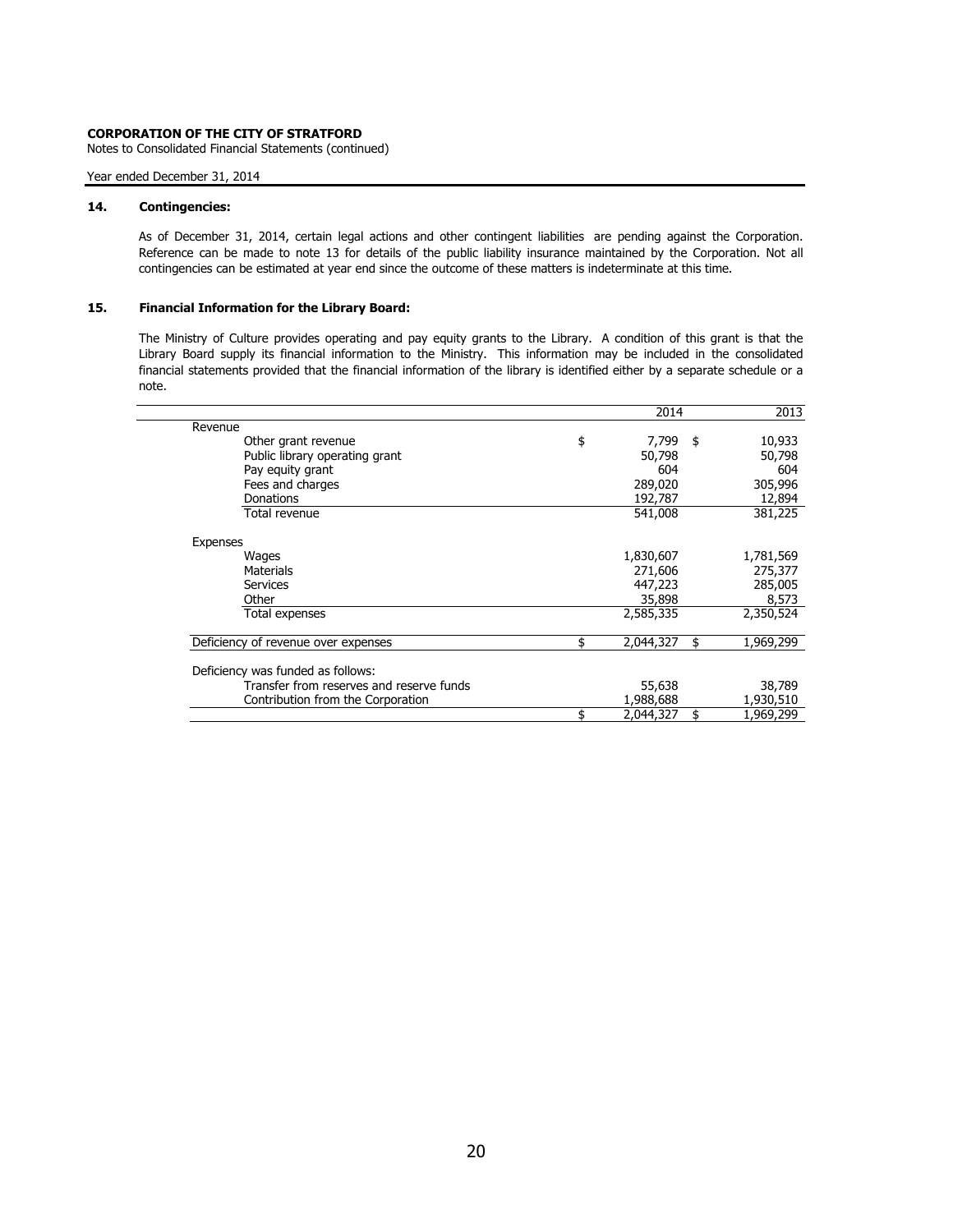Notes to Consolidated Financial Statements (continued)

Year ended December 31, 2014<br>**16.** Segmented informa

## **16. Segmented information:**

The Corporation of the City of Stratford is a diversified municipal government institution that provides a wide range of services to its citizens. For reporting purposes the Corporation's operations and activities are organized in segments. The services and activities of each segment are as follows:

#### **General government**

This item is related to the revenues and expenses of the operations of the Corporation itself and cannot be directly attributed to a specific segment.

## **Protection services**

Protection is comprised of police services, fire department and building department. The police services department is to ensure the safety and protection of the citizens and their property, preserve peace and good order, detect offenders and enforce the law. The fire department provides fire suppression service, fire prevention programs, training and education related to prevention and detection of fires. The building department enforces the building and construction codes and municipal by-laws.

#### **Transportation services**

Transportation services includes public works services related to planning, development and maintenance of the roadway systems, street lighting, transit and parallel transit, parking administration and control and the operations of the Stratford Municipal Airport.

## **Environmental services**

Environmental services include providing sanitary and storm sewer, water, waste collection and disposal and recycling services.

## **Health services**

Health services are comprised of public health services which works to improve the overall health of the population and overcome health inequalities by providing services to individuals and communities. This segment also includes ambulance services and cemetery operations.

#### **Social and Family services**

Social Services provides services that are meant to help the less fortunate in society through Ontario Works assistance, child care subsidy program and best start and special needs programs. This segment also includes the operations of a municipal day care.

#### **Social housing**

Housing services are meant to help the less fortunate through social housing, affordable housing and public housing programs.

### **Recreation and Cultural services**

Recreation and cultural services are meant to improve the health and development of the citizens. Programs such as swimming, skating, day camps, festivals and library services are provided at locations such as parks, library, art gallery, recreation complexes, arenas, sports fields and other municipal buildings. This segment also includes grants to numerous community organizations providing recreation and cultural activities.

#### **Planning and Development**

Planning and development services manages urban development for business interests, environmental concerns, heritage matters, local neighbourhoods and the city centre. This segment also includes economic development and tourism.

For each reported segment, revenues and expenses represent amounts that are directly attributable to the segment and amounts that are allocated on a reasonable basis. Therefore, certain allocation methodologies are used in preparation of segmented financial information. The revenue fund reports on municipal services that are funded primarily by property taxation revenues. Taxation and payments-in-lieu of taxes are apportioned based on the segment's net surplus. The segmented information follows the same accounting policies as disclosed in note 1.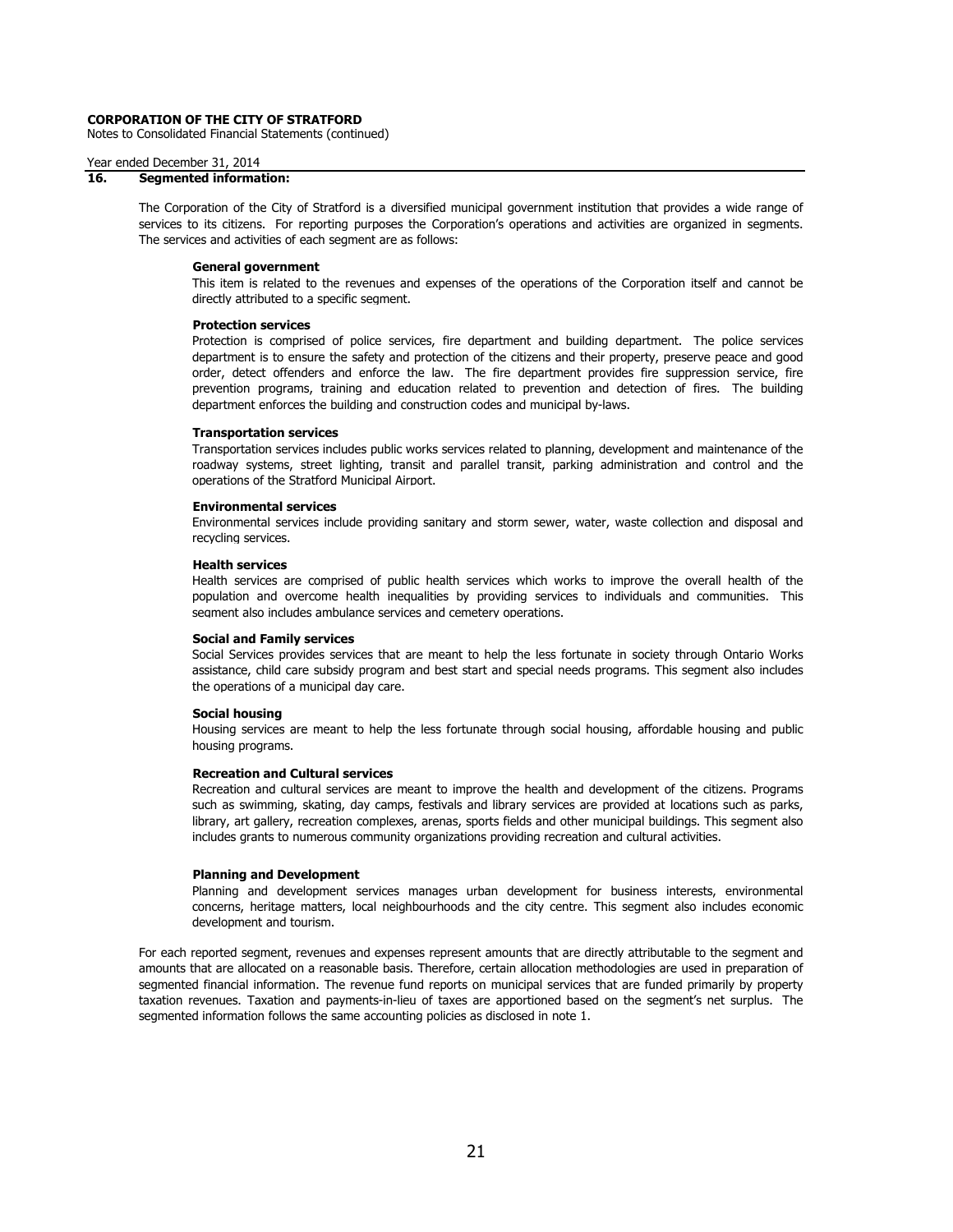Notes to Consolidated Financial Statements (continued) Year ended December 31, 2014

16. Segmented Information (continued)

| For the year end<br>December 31      | General<br>Government |              | Protection<br>Services | Transportation<br>Services | Environmental<br>Services |      | Health<br>Services |      | Social and<br><b>Family Services</b> |      | Social<br>Housing | Recreation and<br><b>Cultural Services</b> | Planning &<br>Development | 2014<br>Total |
|--------------------------------------|-----------------------|--------------|------------------------|----------------------------|---------------------------|------|--------------------|------|--------------------------------------|------|-------------------|--------------------------------------------|---------------------------|---------------|
| Revenue                              |                       |              |                        |                            |                           |      |                    |      |                                      |      |                   |                                            |                           |               |
| Taxation                             |                       | 3,464,628 \$ | 10,297,379 \$          | 5,916,441 \$               | 5,289,439                 | - \$ | 3,454,429          | - \$ | 9,146,501 \$                         |      | 4,936,239 \$      | 5,123,160 \$                               | 1,973,256<br>- 95         | 49,601,473    |
| Grants                               |                       | 153,382      | 302,522                | 1,032,781                  | 2,931,285                 |      | 3,140,938          |      | 13,386,606                           |      | 1,846,201         | 544,060                                    | 127,533                   | 23,465,308    |
| <b>Other Municipalities</b>          |                       | 212,500      |                        |                            |                           |      | 8,895              |      | 1,540,955                            |      | 2,270,903         | 33,893                                     |                           | 4,067,146     |
| Fees and user charges                |                       | 726,094      | 195,734                | 349,471                    | 12,620,029                |      | 39,209             |      | 2,689,018                            |      | 2,396,642         | 484,039                                    |                           | 19,500,235    |
| Licences and permits                 |                       | 625,886      | 14,625                 |                            |                           |      |                    |      |                                      |      |                   |                                            |                           | 640,511       |
| Rents, fines, penalties              |                       | 661,470      |                        | 642,780                    |                           |      | 300,071            |      |                                      |      | 3,400,699         | 2,298,889                                  |                           | 7,303,909     |
| Other                                |                       | 1,635,341    | 3,355                  | 485,913                    | 692,317                   |      | 54,116             |      | 24,831                               |      |                   | 346,624                                    | 34,815                    | 3,277,311     |
|                                      |                       | 7,479,300    | 10,813,615             | 8,427,386                  | 21,533,070                |      | 6,997,658          |      | 26,787,911                           |      | 14,850,685        | 8,830,665                                  | 2,135,605                 | 107,855,893   |
| <b>Expenses</b>                      |                       |              |                        |                            |                           |      |                    |      |                                      |      |                   |                                            |                           |               |
| Salaries & benefits                  |                       | 3,180,949    | 15,816,855             | 4,905,638                  | 3,119,965                 |      | 3,773,819          |      | 7,816,185                            |      | 460,872           | 4,679,055                                  | 423,254                   | 44,176,591    |
| Material                             |                       | 388,441      | 529,613                | 2,222,197                  | 1,292,251                 |      | 299,600            |      | 610,353                              |      | 1,918,722         | 1,181,148                                  | 86,845                    | 8,529,169     |
| <b>Contracted Services</b>           |                       | 2,622,696    | 700,406                | 2,243,704                  | 2,990,233                 |      | 350,922            |      | 907,557                              |      | 1,751,993         | 1,858,364                                  | 561,342                   | 13,987,217    |
| <b>External Transfers</b>            |                       | 383,167      |                        |                            |                           |      | 2,651,534          |      | 9,195,413                            |      | 5,516,064         | 739,469                                    | 2,855,229                 | 21,340,876    |
| Amortization                         |                       | 447,743      | 497,451                | 2,873,251                  | 2,175,453                 |      | 133,211            |      | 264,967                              |      | 242,521           | 1,453,191                                  | 6,428                     | 8,094,216     |
| Other                                |                       | 280,924      | 4,163,990              | 227,895                    | 1,572,974                 |      | 73,334             |      | 487,627                              |      | 516,111           | 889,111                                    | 226,803                   | 8,438,768     |
|                                      |                       | 7,303,920    | 21,708,314             | 12,472,684                 | 11,150,877                |      | 7,282,420          |      | 19,282,102                           |      | 10,406,282        | 10,800,338                                 | 4,159,900                 | 104,566,837   |
| <b>Net Revenue</b><br>(expenditures) | \$                    | 175,380 \$   | $(10,894,700)$ \$      | $(4,045,298)$ \$           | 10,382,193                | - \$ | $(284, 762)$ \$    |      | 7,505,809                            | - \$ | 4,444,402 \$      | $(1,969,673)$ \$                           | $(2,024,296)$ \$          | 3,289,056     |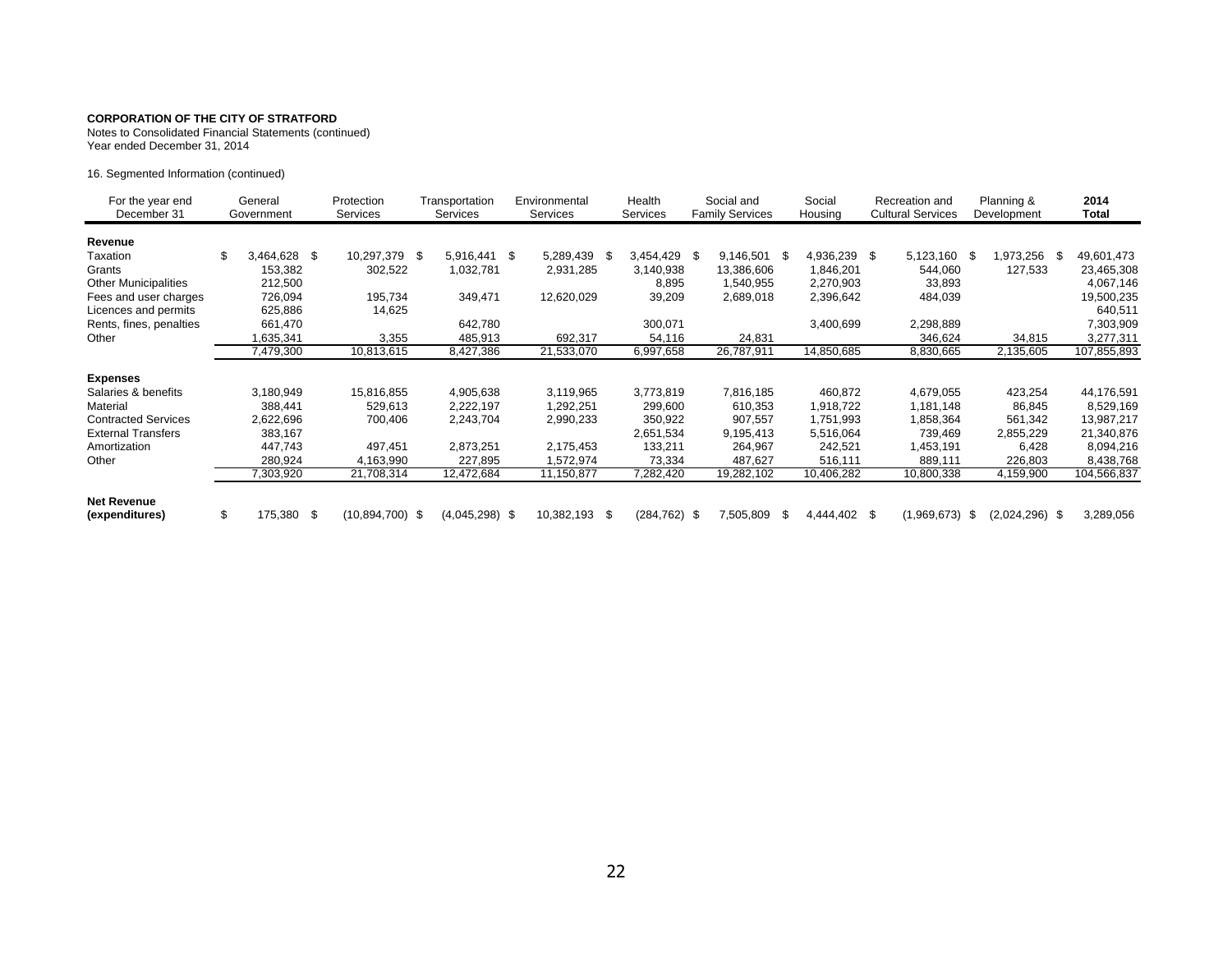Notes to Consolidated Financial Statements (continued) Year ended December 31, 2013

16. Segmented Information (continued)

| For the year end<br>December 31      | General<br>Government |           | Protection<br>Services | Transportation<br>Services | Environmental<br>Services |      | Health<br>Services |      | Social and<br><b>Family Services</b> |      | Social<br>Housing | Recreation and<br><b>Cultural Services</b> |      | Planning &<br>Development | 2013<br>Total |
|--------------------------------------|-----------------------|-----------|------------------------|----------------------------|---------------------------|------|--------------------|------|--------------------------------------|------|-------------------|--------------------------------------------|------|---------------------------|---------------|
| Revenue                              |                       |           |                        |                            |                           |      |                    |      |                                      |      |                   |                                            |      |                           |               |
| Taxation                             | \$                    | 3,300,021 | \$<br>$9,003,228$ \$   | 5,704,607 \$               | 5,963,716                 | - \$ | 3,676,418 \$       |      | 9,350,250 \$                         |      | 5,211,656 \$      | 5,426,671                                  | - \$ | ,979,283<br>- 95          | 49,615,850    |
| Grants                               |                       |           | 292,085                | 3,490,605                  | 347,521                   |      | 2,410,774          |      | 10,454,061                           |      | 3,772,803         | 117.235                                    |      | 81,500                    | 20,966,584    |
| <b>Other Municipalities</b>          |                       | 185,390   |                        |                            |                           |      | 697,618            |      | 1,461,300                            |      | 2,620,777         | 33,893                                     |      |                           | 4,998,978     |
| Fees and user charges                |                       | 256,685   | 190,045                | 804,689                    | 12,464,353                |      | 54,622             |      | 2,575,233                            |      | 2,411,781         | 489,156                                    |      | 60,833                    | 19,307,397    |
| Licences and permits                 |                       | 677,864   | 16,400                 |                            |                           |      |                    |      |                                      |      |                   |                                            |      |                           | 694,264       |
| Rents, fines, penalties              |                       | 765,493   |                        | 770,731                    |                           |      | 261,405            |      |                                      |      | 3,232,209         | 2,053,235                                  |      |                           | 7,083,073     |
| Other                                |                       | 4,712,371 | 16,494                 | 620,066                    | 108,119                   |      | 52,683             |      | 35,317                               |      |                   | 48,714                                     |      |                           | 5,593,764     |
|                                      |                       | 9,897,824 | 9,518,252              | 11,390,698                 | 18,883,709                |      | 7,153,520          |      | 23,876,161                           |      | 17,249,226        | 8,168,904                                  |      | 2,121,616                 | 108,259,910   |
| <b>Expenses</b>                      |                       |           |                        |                            |                           |      |                    |      |                                      |      |                   |                                            |      |                           |               |
| Salaries & benefits                  |                       | 3,160,325 | 15,795,284             | 5,439,204                  | 2,020,354                 |      | 3,674,471          |      | 7,461,889                            |      | 495,700           | 4,611,065                                  |      | 461,728                   | 43,120,020    |
| Material                             |                       | 283,520   | 502,165                | 2,228,225                  | 1,304,060                 |      | 270,007            |      | 616,108                              |      | 100,899           | 1,248,885                                  |      | 110,785                   | 6,664,654     |
| <b>Contracted Services</b>           |                       | 1,857,815 | 653,175                | 1,230,926                  | 2,756,950                 |      | 328,488            |      | 1,420,277                            |      | 2,697,386         | 1,924,651                                  |      | 704,302                   | 13,573,970    |
| <b>External Transfers</b>            |                       | 390,261   |                        |                            |                           |      | 2,755,480          |      | 8,517,524                            |      | 5,244,258         | 692,332                                    |      | 2,234,087                 | 19,833,942    |
| Amortization                         |                       | 401,077   | 482,465                | 2,005,882                  | 3,114,666                 |      | 133,889            |      | 248,836                              |      | 227,599           | 1,342,320                                  |      | 7,831                     | 7,964,565     |
| Other                                |                       | 347,995   | 139,445                | 230,036                    | 2,443,974                 |      | 13,311             |      | $-14,781$                            |      | 1,406,287         | 772,544                                    |      | 344,439                   | 5,683,250     |
|                                      |                       | 6,440,993 | 17,572,534             | 11,134,273                 | 11,640,004                |      | 7,175,646          |      | 18,249,853                           |      | 10,172,129        | 10,591,797                                 |      | 3,863,172                 | 96,840,401    |
| <b>Net Revenue</b><br>(expenditures) | \$                    | 3,456,831 | \$<br>$(8,054,282)$ \$ | 256,425                    | \$<br>7,243,705           | -\$  | (22, 126)          | - \$ | 5,626,308                            | - \$ | 7,077,097 \$      | (2,422,893)                                | - \$ | $(1,741,556)$ \$          | 11,419,509    |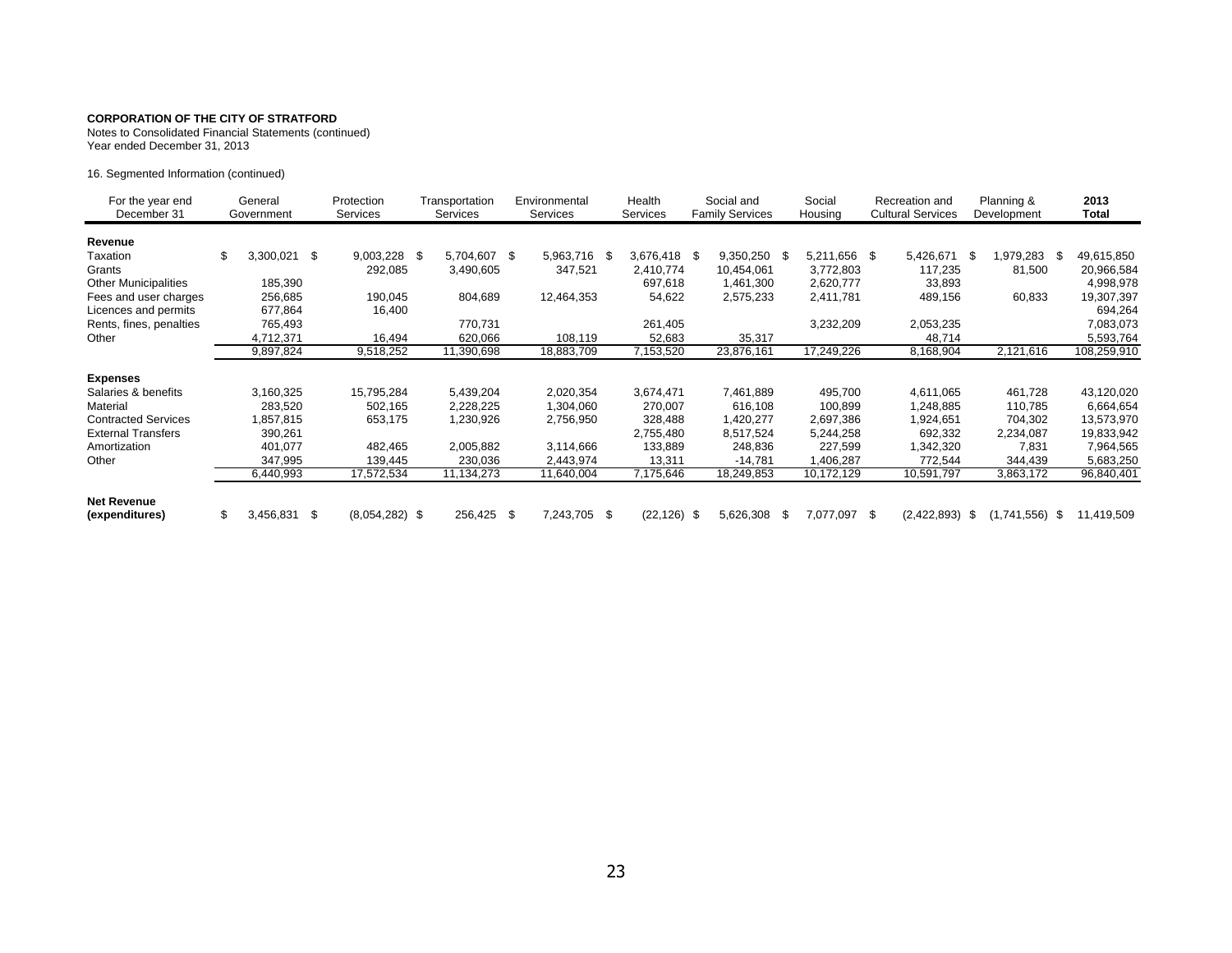#### CORPORATION OF THE CITY OF STRATFORD Notes to Consolidated Financial Statements (continued) Year ended December 31, 2014

17. Tangible Capital Assets

|                                          | General<br>Land | Land                     | <b>Buildings and</b><br>Improvements Building Equipment Equipment | Computer    | Furniture and<br>Fixtures       | Vehicles               | Linear<br>Assets | Machinery and<br>Equipment |                       | <b>Bridges</b><br>Walking | Other       | Infrastructure<br>Roads  | <b>Bridges</b> | w/ww<br>Facilities |     | Underground and<br><b>Other Networks</b> | Total                    | Work in<br>Progress      | <b>Grand Total</b>       |
|------------------------------------------|-----------------|--------------------------|-------------------------------------------------------------------|-------------|---------------------------------|------------------------|------------------|----------------------------|-----------------------|---------------------------|-------------|--------------------------|----------------|--------------------|-----|------------------------------------------|--------------------------|--------------------------|--------------------------|
| Cost                                     |                 |                          |                                                                   |             |                                 |                        |                  |                            |                       |                           |             |                          |                |                    |     |                                          |                          |                          |                          |
| Balance, Dec 31, 2013                    | \$17.074.966    | - Ś<br>3,276,548 \$      | 66,019,036                                                        | - \$        | 1,903,855<br>$-S$               | \$9,593,648            | \$5,814,956      | -Ŝ                         |                       | 21,317,375 \$ 57,542      | \$109,739   | \$107,704,698            | \$7.454.334    | \$72,572,407       | - S | 86,962,147                               | \$399,861,250            | \$8,391,171              | \$408,252,421            |
| Additions                                |                 | 1,729,639                | 1,969,611                                                         | 333,618     | 124,095                         | 91,271                 | 144,272          |                            | 344,462               |                           |             | 1,253,834                |                | 1,315,465          |     | 1,958,178                                | 9,264,445                | 391,044                  | 9,655,489                |
| Adjustments                              | 121             | 124                      | 81,951                                                            | 3,012,089   | 4,273,350                       |                        |                  | $\cdots$                   | 7,276,668             |                           |             | 135                      |                |                    |     |                                          | 91,102                   |                          | 91,102                   |
| Disposals                                |                 |                          |                                                                   |             | 26,284                          | 188,391                |                  |                            | 517,510               |                           |             |                          |                |                    |     |                                          | 732,185                  |                          | 732,185                  |
| Balance, Dec 31, 2014                    | \$17,075,087    | \$5,006,311              | 68,070,598                                                        | \$3,345,707 | 6,275,016<br>Ŝ.                 | \$9,496,528            | \$5,959,228      | -Ŝ                         | 13,867,659            | \$57,542                  | \$109,739   | \$108,958,667            | \$7,454,334    | \$73,887,872       |     | 88,920,325                               | \$408,484,612            | \$8,782,215              | \$417,266,827            |
|                                          |                 |                          |                                                                   |             |                                 |                        |                  |                            |                       |                           |             |                          |                |                    |     |                                          |                          |                          |                          |
| <b>Accumulated Amortization</b>          |                 |                          |                                                                   |             |                                 |                        |                  |                            |                       |                           |             |                          |                |                    |     |                                          |                          |                          |                          |
| Balance, Dec 31, 2013                    | ×.              | 1,220,335                | 22,932,575                                                        |             | 776,298                         | 6,139,423              | 4,474,383        |                            | 13,346,158            | 2,078                     | 6,857       | 42,905,836               | 2,799,011      | 28,197,670         |     | 20,054,469                               | 142,855,094              | $\overline{\phantom{0}}$ | 142,855,094              |
| Amortization                             |                 | 105,796                  | 1,729,583                                                         | 278,622     | 294,843                         | 737,445                | 106,899          |                            | 943,859               | 1,918                     | 1,443       | 1,860,869                | 91,870         | 1,042,460          |     | 853,465                                  | 8,049,072                | ٠                        | 8,049,072                |
| Adjustments                              |                 | 93                       | 59,680                                                            | 2,073,476   | 2,731,320                       |                        |                  | $\cdots$                   | 4,799,473             | $\overline{\phantom{a}}$  |             | 88                       |                |                    |     |                                          | 65,184                   |                          | 65,185                   |
| Disposals                                |                 |                          |                                                                   |             | 26.284                          | 174,914                |                  |                            | 517,461               |                           |             |                          |                |                    |     |                                          | 718,659                  | $\sim$                   | 718,659                  |
| Balance, Dec 31, 2014                    | Ŝ.              | $-$ \$ 1,326,224         | 24,721,838                                                        | \$2,352,098 | 3,776,177                       | \$6,701,954            | \$4,581,282      |                            | 8,973,083             | 3,996<br>-S               | 8,300<br>-Ŝ | \$44,766,793             | \$2,890,881    | \$29,240,130       |     | 20,907,934                               | \$150,250,691 \$         |                          | $-$ \$150,250,691        |
|                                          |                 |                          |                                                                   |             |                                 |                        |                  |                            |                       |                           |             |                          |                |                    |     |                                          |                          |                          |                          |
| Net Book Value Dec 31, 201 \$17,075,087  |                 | \$3,680,087              | 43,348,760                                                        | \$993,609   | 2.498.839<br>S.                 | \$2,794,574            | \$1,377,946      |                            |                       | 4,894,576 \$ 53,546       | \$101.439   | \$64.191.874             | \$4,563,453    | \$44.647.742       |     | 68,012,391                               | \$258,233,922            | \$8,782,215              | \$267.016.136            |
|                                          |                 |                          |                                                                   |             |                                 |                        |                  |                            |                       |                           |             |                          |                |                    |     |                                          |                          |                          |                          |
|                                          |                 |                          |                                                                   |             |                                 |                        |                  |                            |                       |                           |             |                          |                |                    |     |                                          |                          |                          |                          |
|                                          |                 |                          |                                                                   |             |                                 |                        |                  |                            |                       |                           |             |                          |                |                    |     |                                          |                          |                          |                          |
| Cost                                     |                 |                          |                                                                   |             |                                 |                        |                  |                            |                       |                           |             |                          |                |                    |     |                                          |                          |                          |                          |
| Balance, Dec 31, 2012                    | \$17,075,146 \$ | 3.134.690 \$             | 65,212,305                                                        |             | \$1.907.390                     | \$9,388,690            | \$5,814,956      | -Ŝ                         |                       | 21.101.111 \$ 57.542      | \$109,739   | \$106.511.453            | \$6,353,865    | \$73,047,931 \$    |     | 82,484,176                               | \$392,198,993            | \$7.564.392              | \$399,763,386            |
| Additions                                |                 | 254,919                  | 863,578                                                           |             | 2,844                           | 914,230                |                  |                            | 1,109,690             |                           |             | 2,097,775                |                | 1,354,629          |     | 1,846,989                                | 8,444,654                | 826,779                  | 9,271,433                |
| Adjustments                              | 180             | 113,061                  | 52,868                                                            |             | 2,018                           | 491,731                |                  | $\sim$ $\sim$              | 403,219               |                           |             | 904,530                  | 1,100,469      | 1,830,153          |     | 2,630,982                                | 66,309                   |                          | (66, 313)                |
| Disposals                                | \$17,074,966    | \$3,276,548              | 3,979<br>66,019,036                                               |             | 4.361<br>\$1.903.855            | 217.541<br>\$9,593,648 | \$5,814,956      |                            | 490,207<br>21,317,375 | \$57,542                  | \$109.739   | \$107,704,698            | \$7,454,334    | \$72,572,407       |     | 86,962,147                               | 716.088<br>\$399,861,250 | \$8,391,171              | 716,088<br>\$408,252,418 |
| Balance, Dec 31, 2013                    |                 |                          |                                                                   |             |                                 |                        |                  | -S                         |                       |                           |             |                          |                |                    |     |                                          |                          |                          |                          |
|                                          |                 |                          |                                                                   |             |                                 |                        |                  |                            |                       |                           |             |                          |                |                    |     |                                          |                          |                          |                          |
| <b>Accumulated Amortization</b>          |                 |                          |                                                                   |             |                                 |                        |                  |                            |                       |                           |             |                          |                |                    |     |                                          |                          |                          |                          |
| Balance, Dec 31, 2012                    | Ŝ.              | $-$ \$ 1,151,556 \$      | 21,308,206                                                        |             | 685.199<br>-S                   | \$5,706,803            | \$4,359,978      | -Ŝ                         | 13,203,808            | 160                       | 5,414<br>-Ŝ | 41,451,429<br>-S         | \$2,661,264    | \$24,627,221 \$    |     | 20,468,688                               | \$135,629,727 \$         |                          | $-$ \$135,629,726        |
| Amortization                             |                 | 80,984                   | 1,647,997                                                         |             | 96,249                          | 816,783                | 114,405          |                            | 1,390,971             | 1,918                     | 1,443       | 1,848,900                | 93,371         | 1,032,803          |     | 838,425                                  | 7,964,249                | $\overline{\phantom{a}}$ | 7,964,565                |
| Adjustments                              |                 | 12,205<br>$\sim$ $ \sim$ | 19,649                                                            |             | 789<br>$\overline{\phantom{a}}$ | 166,622                |                  | $\sim$ $ \sim$             | 763,501               | $\overline{\phantom{a}}$  |             | 394.493<br>$\sim$ $\sim$ | 44,376         | 2,537,646          |     | 1,252,644                                | 27,881                   |                          | (27, 565)                |
| <b>Disposals</b>                         |                 |                          | 3,979                                                             |             | 4,361                           | 217,541                |                  |                            | 485,120               |                           |             |                          |                |                    |     |                                          | 711,001                  | $\sim$                   | 711,001                  |
| Balance, Dec 31, 2013                    | Ŝ.              | $-5$ 1.220.335           | 22,932,575                                                        |             | 776.298<br>Ŝ.                   | \$6,139,423            | \$4,474,383      | -Ŝ                         | 13,346,158            | 2,078<br>-S               | 6,857<br>-Ŝ | \$42,905,836             | \$2,799,011    | \$28,197,670       |     | 20,054,469                               | \$142,855,094            |                          | $-$ \$142,855,093        |
|                                          |                 |                          |                                                                   |             |                                 |                        |                  |                            |                       |                           |             |                          |                |                    |     |                                          |                          |                          |                          |
| Net Book Value Dec 31, 201: \$17,074,966 |                 | \$2.056.213              | 43.086.461                                                        |             | \$1.127.557                     | \$3.454.225            | \$1.340.573      |                            | 7.971.217             | \$55.464                  | \$102.882   | \$64,798,862             | \$4,655,323    | \$44,374,737       | -S  | 66.907.678                               | \$257,006.157            | \$8.391.171              | \$265,397,325            |